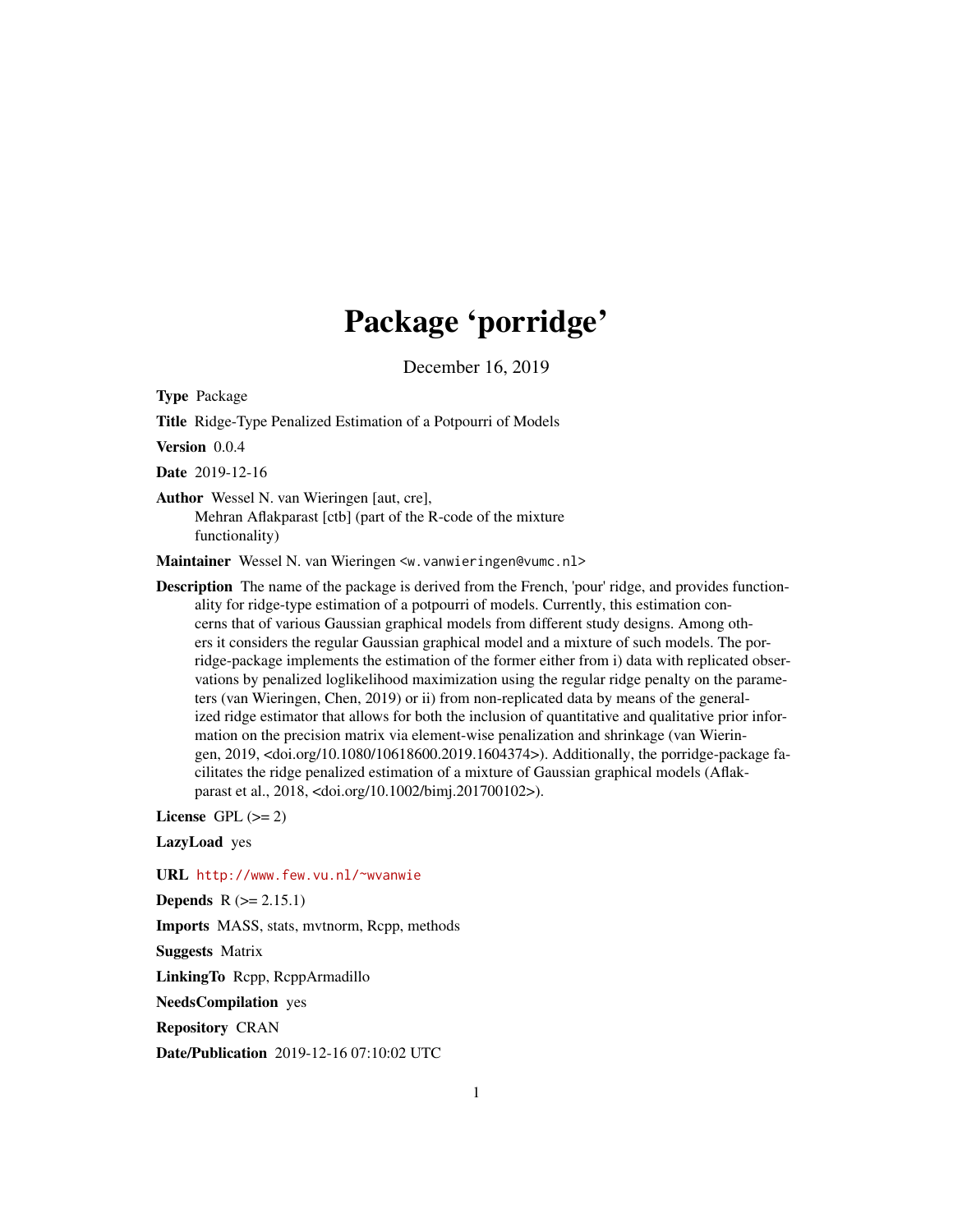# <span id="page-1-0"></span>R topics documented:

| Index |  |
|-------|--|
|       |  |

porridge-package *Ridge-Type Penalized Estimation of a Potpourri of Models.*

#### **Description**

The following functions facilitate the ridge-type penalized estimation of various models. Currently, it includes:

- Generalized ridge estimation of the precision matrix of a Gaussian graphical model (van Wieringen, 2019) through the function [ridgePgen](#page-15-1). This function is complemented by the functions [ridgePgen.kCV](#page-16-1), [ridgePgen.kCV.banded](#page-18-1), [ridgePgen.kCV.groups](#page-20-1), [optPenaltyPgen.kCVauto.banded](#page-4-1) and [optPenaltyPgen.kCVauto.groups](#page-6-1) for penalty parameters selection through K-fold crossvalidation assuming a particularly structured precision matrix.
- Gaussian graphical model estimation from data with replicates in ridge penalized fashion (Chen, van Wieringen, 2019) ([ridgePrep](#page-22-1) and [ridgePrepEdiag](#page-24-1)). The two functions [optPenaltyPrep.kCVauto](#page-9-1) and [optPenaltyPrepEdiag.kCVauto](#page-11-1) implement the corresponding K-fold cross-validation procedures for an optimal choice of the penalty parameter.
- Ridge penalized estimation of a mixture of Gaussian graphical models: [ridgeGGMmixture](#page-12-1) and its penalty selection via K-fold cross-validation [optPenaltyGGMmixture.kCVauto](#page-2-1).

Future versions aim to include more ridge-type functionality.

In part the porridge-package extends/builds upon the [rags2ridges](#page-0-0)- and [ragt2ridges](#page-0-0)-packages, in which some or all functionality of the porridge-package may be absorped at some point in the future.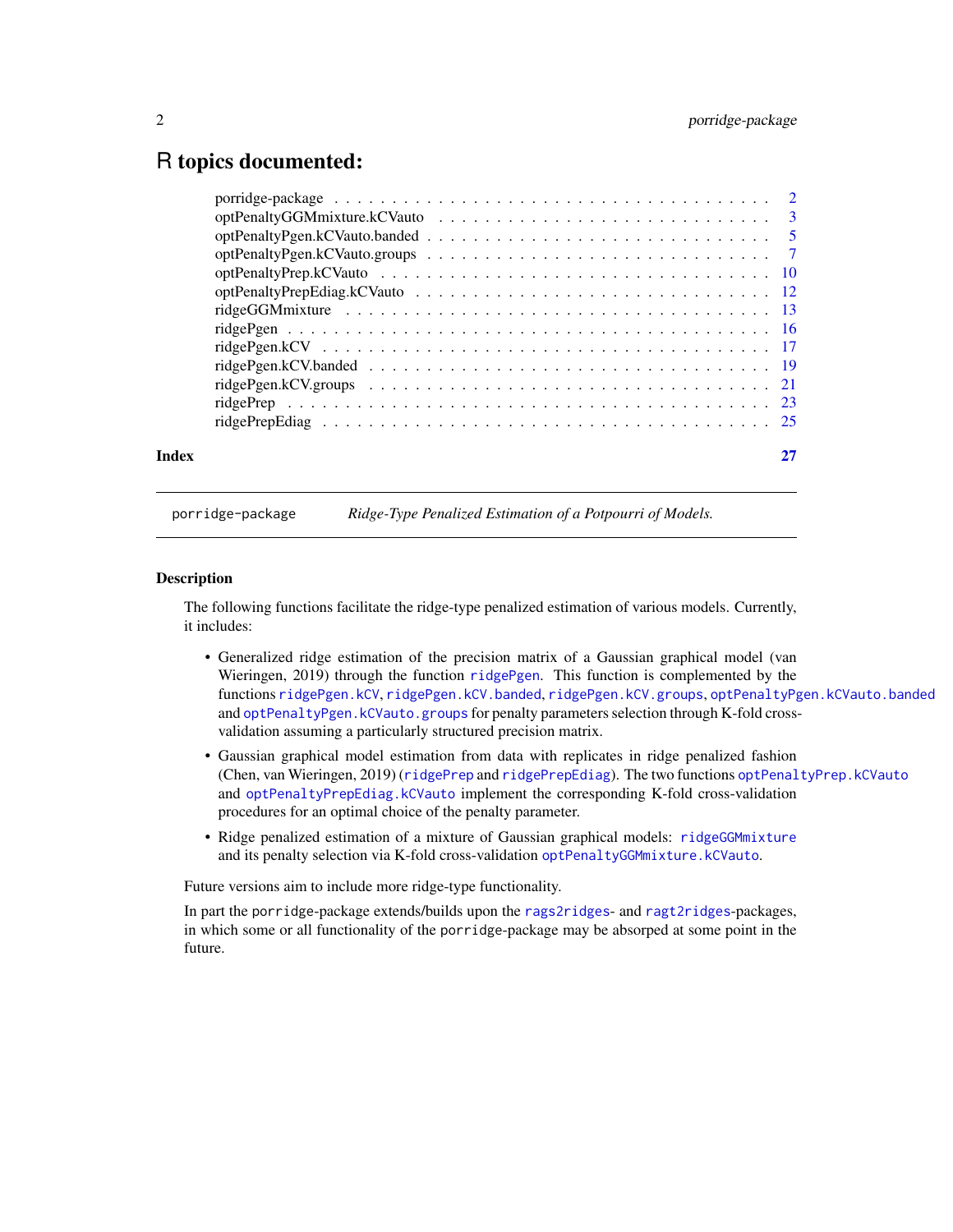### <span id="page-2-0"></span>**Details**

| Package: | porridge   |
|----------|------------|
| Type:    | Package    |
| Version: | 0.0.3      |
| Date:    | 2019-12-05 |
| License: | $GPL (=2)$ |

#### Author(s)

Wessel N. van Wieringen <w.vanwieringen@vumc.ml>

#### References

Aflakparast, M., de Gunst, M.C.M., van Wieringen, W.N. (2018), "Reconstruction of molecular network evolution from cross-sectional omics data", *Biometrical Journal*, 60(3), 547-563.

van Wieringen W.N., Chen, Y. (2019), "Penalized estimation of the Gaussian graphical model from data with replicates", submitted.

Peeters, C.F.W., Bilgrau, A.E., and van Wieringen, W.N. (2019), "rags2ridges: Ridge Estimation of Precision Matrices from High-Dimensional Data", R package version 2.2.1. [https://CRAN.](https://CRAN.R-project.org/package=rags2ridges) [R-project.org/package=rags2ridges](https://CRAN.R-project.org/package=rags2ridges).

van Wieringen, W.N. (2018), "ragt2ridges: Ridge Estimation of Vector Auto-Regressive (VAR) Processes", R package version 0.3.2. <https://CRAN.R-project.org/package=ragt2ridges>.

van Wieringen, W.N. (2019), "The generalized ridge estimator of the inverse covariance matrix", *Journal of Computational and Graphical Statistics*, [https://doi.org/10.1080/10618600.2019.](https://doi.org/10.1080/10618600.2019.1604374) [1604374](https://doi.org/10.1080/10618600.2019.1604374).

# See Also

The porridge-package.

<span id="page-2-1"></span>optPenaltyGGMmixture.kCVauto

*Automatic search for optimal penalty parameter (mixture of GGMs).*

#### **Description**

Function that performs an automatic search for the optimal penalty parameter for the ridgeGGMmixture call by employing Brent's method to the calculation of a cross-validated (negative) log-likelihood score.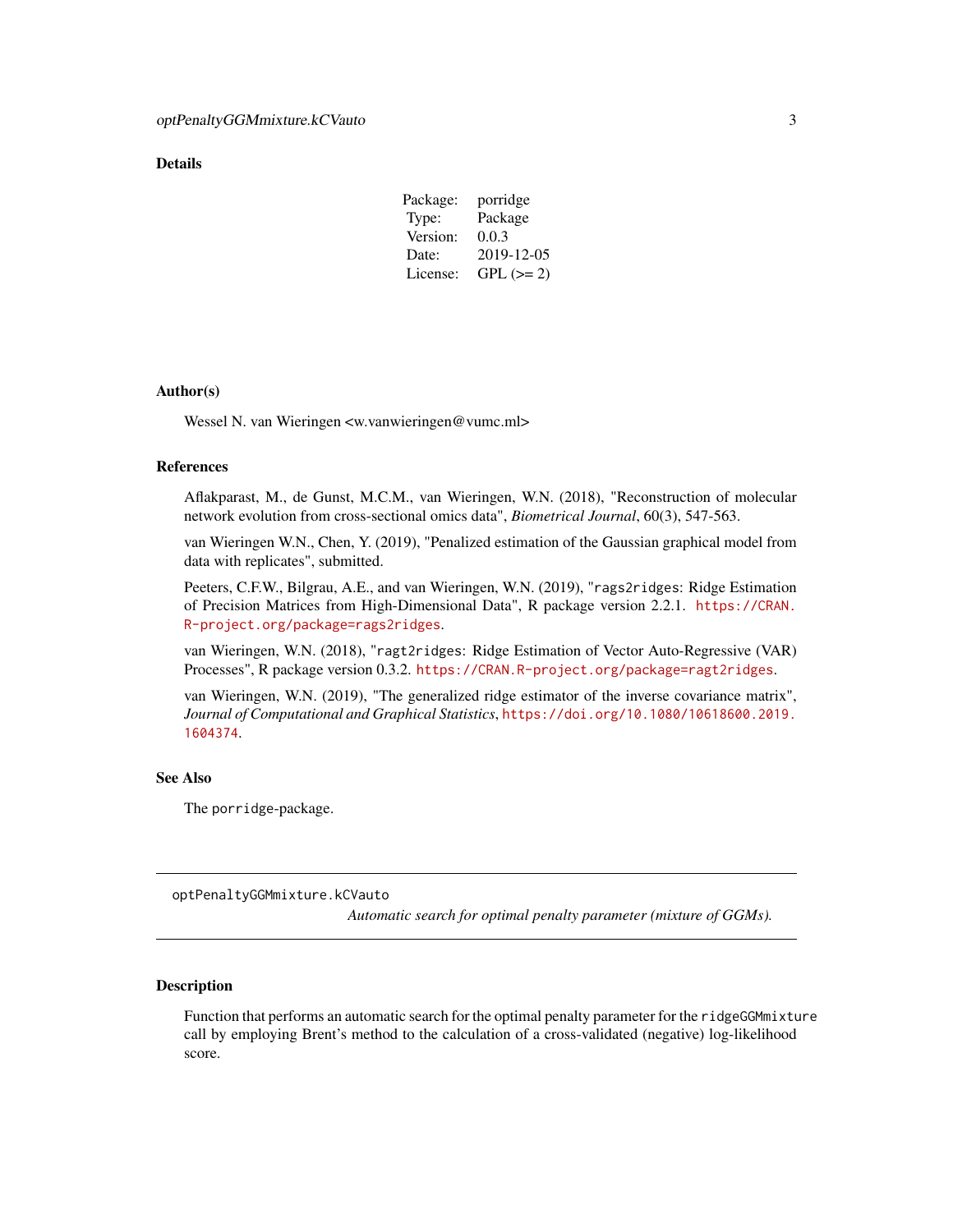## Usage

```
optPenaltyGGMmixture.kCVauto(Y, K, lambdaMin, lambdaMax,
                lambdaInit=(lambdaMin+lambdaMax)/2,
                fold=nrow(Y), target,
                iWeights=matrix(sample(seq(0+1/nrow(Y),
                                1-1/nrow(Y), by=1/(2*nrow(Y))),
                                nrow(Y)*K, replace=TRUE),
                                nrow=nrow(Y), ncol=K),
                nInit=100, minSuccDiff=10^(-10),
                minMixProp=0.01)
```
# Arguments

| Y           | Data matrix with samples as rows and variates as columns.                                                                                 |
|-------------|-------------------------------------------------------------------------------------------------------------------------------------------|
| К           | A numeric, specifying the number of mixture components.                                                                                   |
| lambdaMin   | A numeric giving the minimum value for the penalty parameter.                                                                             |
| lambdaMax   | A numeric giving the maximum value for the penalty parameter.                                                                             |
| lambdaInit  | A numeric giving the initial (starting) value for the penalty parameter.                                                                  |
| fold        | A numeric or integer specifying the number of folds to apply in the cross-<br>validation.                                                 |
| target      | A semi-positive definite target matrix towards which the estimate is shrunken.                                                            |
| iWeights    | Sample-specific positive component weight matrix. Rows correspond to sam-<br>ples, while columns to components.                           |
| nInit       | A numeric specifying the number of iterations.                                                                                            |
| minSuccDiff | A numeric: minimum successive difference (in terms of their penalized loglike-<br>lihood) between two succesive estimates to be achieved. |
| minMixProp  | Smallest mixing probability tolerated.                                                                                                    |

# Value

The function returns a positive numeric, the cross-validated optimal penalty parameter.

#### Note

The elements of iWeights may be larger than one as they are rescaled internally to sum to one.

# Author(s)

W.N. van Wieringen, M. Aflakparast.

### References

Aflakparast, M., de Gunst, M.C.M., van Wieringen, W.N. (2018), "Reconstruction of molecular network evolution from cross-sectional omics data", *Biometrical Journal*, 60(3), 547-563.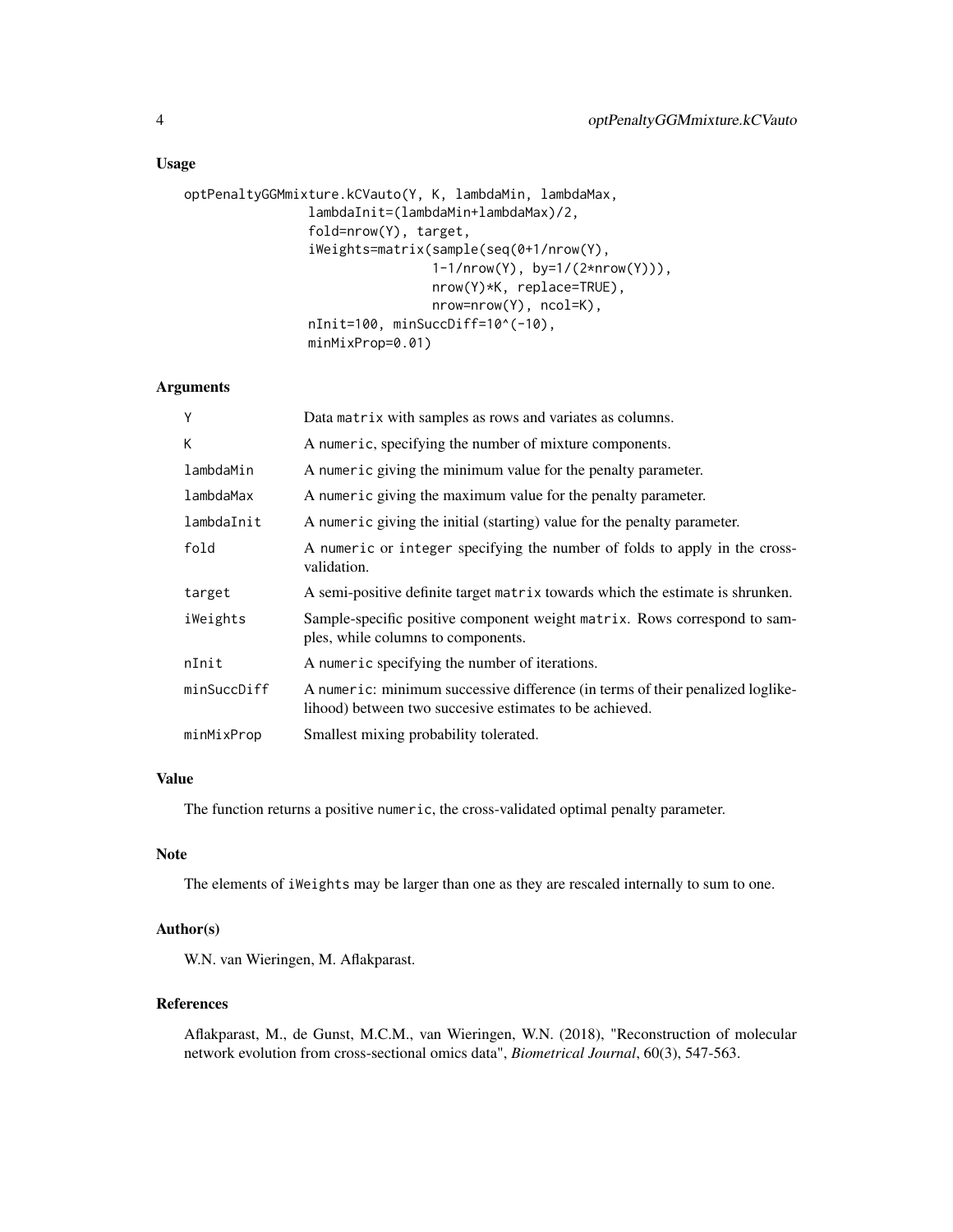#### <span id="page-4-0"></span>See Also

ridgeGGMmixture

#### Examples

```
# define mixing proportions
pis <- c(0.2, 0.3, 0.4)
# set dimension and sample size
p \le -5n < -100# define population covariance matrices
diags <- list(rep(1, p),
                   rep(0.5, p-1),rep(0.25, p-2),
                   rep(0.1, p-3))
Omega <- as.matrix(Matrix::bandSparse(p,
                                           k = -c(0:3),
                                           diag=c(diags),
                                           symm=TRUE))
Sigma1 <- solve(Omega)
Omega <- matrix(0.3, p, p)
diag(Omega) <- 1
Sigma2 <- solve(Omega)
Sigma3 <- cov(matrix(rnorm(p*n), ncol=p))
# mean vectors
mean1 \leq rep(0,p)
mean2 < -rexp(p)mean3 \leq rnorm(p)# draw data data from GGM mixture
Z <- sort(sample(c(1:3), n, prob=pis, replace=TRUE))
Y <- rbind(mvtnorm::rmvnorm(sum(Z==1), mean=mean1, sigma=Sigma1),
          mvtnorm::rmvnorm(sum(Z==2), mean=mean2, sigma=Sigma2),
          mvtnorm::rmvnorm(sum(Z==3), mean=mean3, sigma=Sigma3))
# find optimal penalty parameter
optLambda <- optPenaltyGGMmixture.kCVauto(Y, K,
                                         0.00001, 100,
                                         10, fold=5,
                                         target=0*Sigma1)
# ridge penalized estimation of the GGM mixture
ridgeGGMmixFit <- ridgeGGMmixture(Y, 3, optLambda, target=0*Sigma1)
```
<span id="page-4-1"></span>optPenaltyPgen.kCVauto.banded

*Automatic search for optimal penalty parameter (generalized ridge precision).*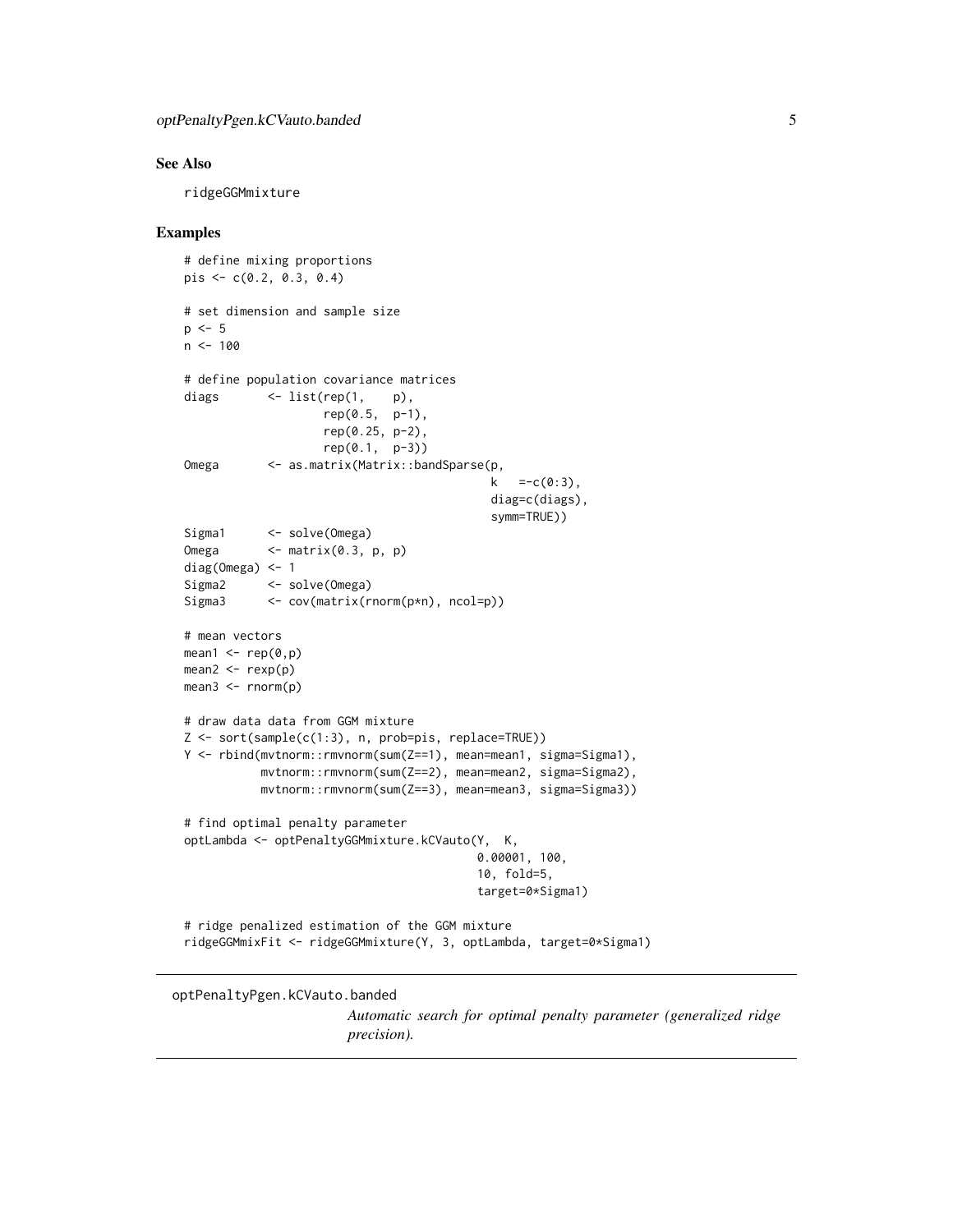# Description

Function that determines the optimal penalty parameters through maximization of the k-fold crossvalidated log-likelihood score, with a penalization that encourages banded precisions.

#### Usage

```
optPenaltyPgen.kCVauto.banded(Y, lambdaMin, lambdaMax,
                          lambdaInit=(lambdaMin + lambdaMax)/2,
                          fold=nrow(Y), target,
                          zeros=matrix(nrow=0, ncol=2),
                          penalize.diag=TRUE, nInit=100,
                          minSuccDiff=10^(-5))
```
#### Arguments

| Y             | Data matrix with samples as rows and variates as columns.                                                                                                                                              |
|---------------|--------------------------------------------------------------------------------------------------------------------------------------------------------------------------------------------------------|
| lambdaMin     | A numeric giving the minimum value for the penalty parameters. One value per<br>group. Values should be specified in the same order as the first appearance of a<br>group representative.              |
| lambdaMax     | A numeric giving the maximum value for the penalty parameters. One value<br>per group. Values should be specified in the same order as the first appearance<br>of a group representative.              |
| lambdaInit    | A numeric giving the initial (starting) value for the penalty parameters. One<br>value per group. Values should be specified in the same order as the first appear-<br>ance of a group representative. |
| fold          | A numeric or integer specifying the number of folds to apply in the cross-<br>validation.                                                                                                              |
| target        | A semi-positive definite target matrix towards which the estimate is shrunken.                                                                                                                         |
| zeros         | A two-column matrix, with the first and second column containing the row-<br>and column-index of zero precision elements.                                                                              |
| penalize.diag | A logical indicating whether the diagonal should be penalized.                                                                                                                                         |
| nInit         | A numeric specifying the number of iterations.                                                                                                                                                         |
| minSuccDiff   | A numeric: minimum successive difference (in terms of their penalized loglike-<br>lihood) between two succesive estimates to be achieved.                                                              |

# Details

The penalty matrix  $\Lambda$  is parametrized as follows. The elements of  $\Lambda$  are  $(\Lambda)_{j,j'} = \lambda(|j - j'| + 1)$ for  $j, j' = 1, ..., p$ .

# Value

The function returns a numeric containing the cross-validated optimal positive penalty parameters.

#### Author(s)

W.N. van Wieringen.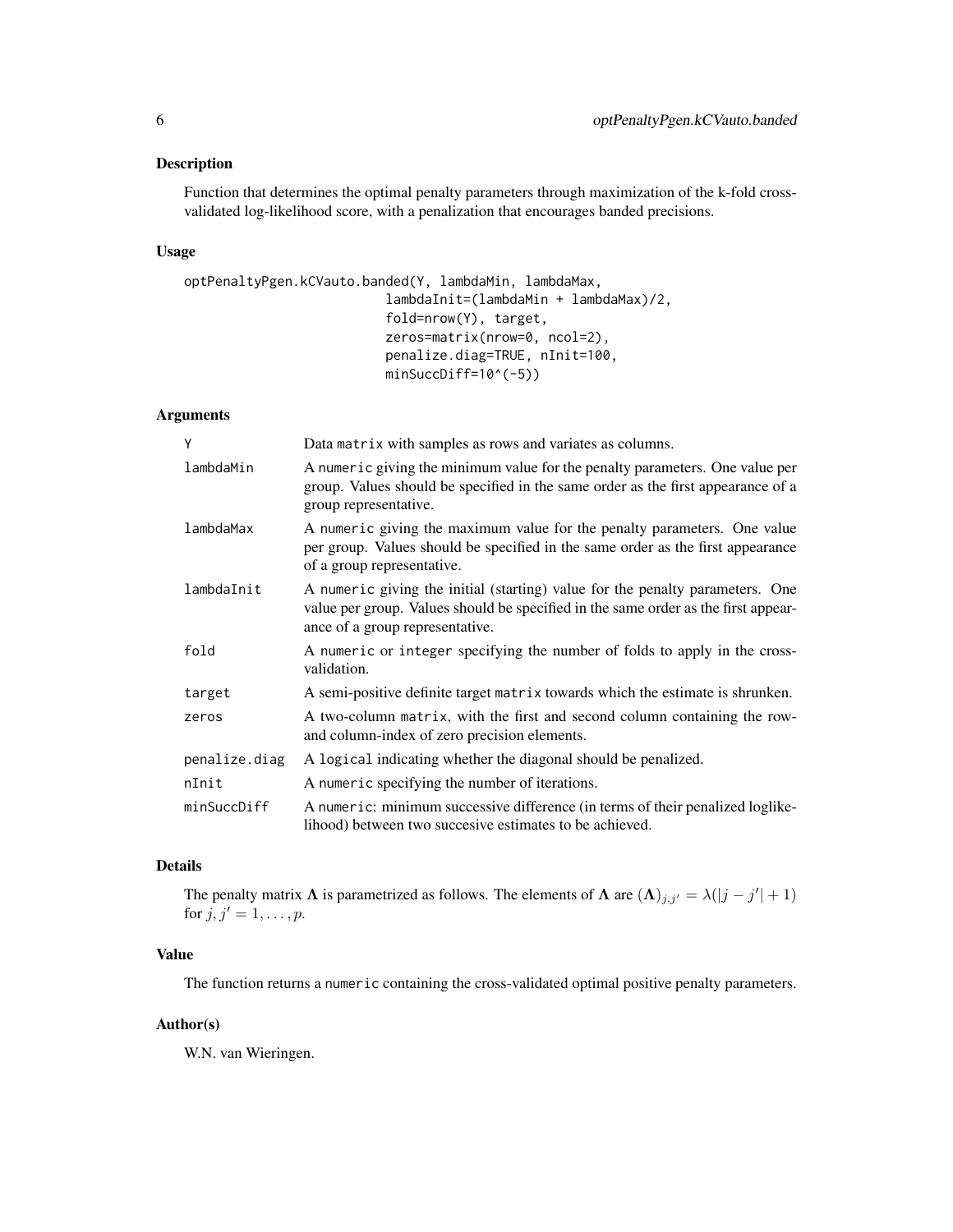#### <span id="page-6-0"></span>References

van Wieringen, W.N. (2019), "The generalized ridge estimator of the inverse covariance matrix", *Journal of Computational and Graphical Statistics*, [https://doi.org/10.1080/10618600.2019.](https://doi.org/10.1080/10618600.2019.1604374) [1604374](https://doi.org/10.1080/10618600.2019.1604374).

#### See Also

[ridgePgen](#page-15-1)

# Examples

```
# set dimension and sample size
p \le -10n < -10# penalty parameter matrix
lambda \leq matrix(1, p, p)
diag(lambda) <- 0.1
# generate precision matrix
Omega <- matrix(0.4, p, p)
diag(Omega) <- 1
Sigma <- solve(Omega)
# data
Y <- mvtnorm::rmvnorm(n, mean=rep(0,p), sigma=Sigma)
S \leftarrow cov(Y)# find optimal penalty parameters through cross-validation
lambdaOpt <- optPenaltyPgen.kCVauto.banded(Y, 10^(-10), 10^(10),
  target=matrix(0, p, p),
                          penalize.diag=FALSE, nInit=100,
                          minSuccDiff=10^(-5))
# format the penalty matrix
lambdaOptMat <- matrix(NA, p, p)
for (j1 in 1:p){
    for (j2 in 1:p){
        lambdaOptMat[j1, j2] <- lambdaOpt * (abs(j1-j2)+1)
    }
}
# generalized ridge precision estimate
Phat <- ridgePgen(S, lambdaOptMat, matrix(0, p, p))
```
# <span id="page-6-1"></span>optPenaltyPgen.kCVauto.groups

*Automatic search for optimal penalty parameter (generalized ridge precision).*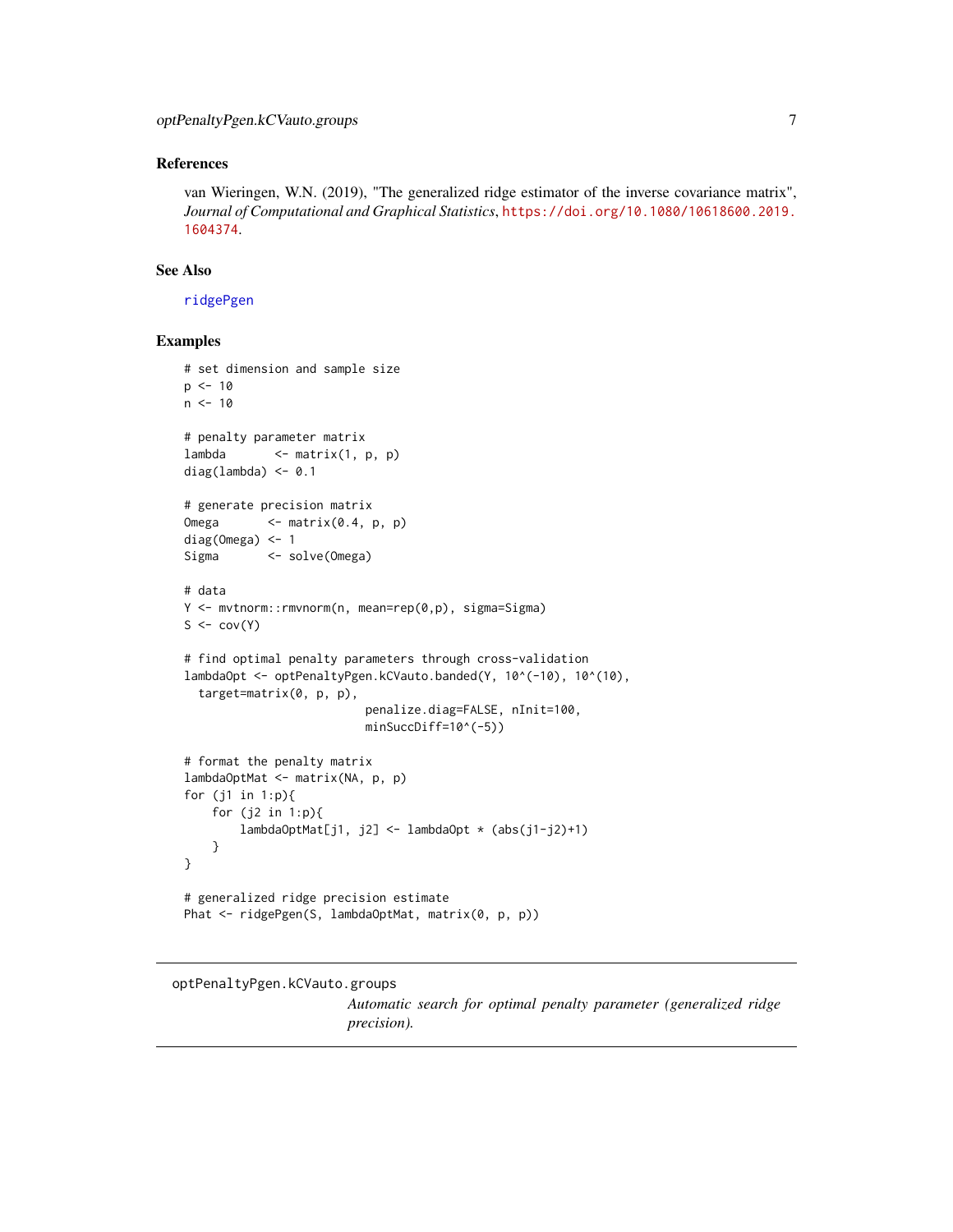#### Description

Function that determines the optimal penalty parameters through maximization of the k-fold crossvalidated log-likelihood score, assuming that variates are grouped and penalized group-wise.

#### Usage

```
optPenaltyPgen.kCVauto.groups(Y, lambdaMin, lambdaMax,
                          lambdaInit=(lambdaMin + lambdaMax)/2,
                          fold=nrow(Y), groups, target,
                          zeros=matrix(nrow=0, ncol=2),
                          penalize.diag=TRUE, nInit=100,
                          minSuccDiff=10^(-5))
```
#### Arguments

| Y             | Data matrix with samples as rows and variates as columns.                                                                                                                                              |
|---------------|--------------------------------------------------------------------------------------------------------------------------------------------------------------------------------------------------------|
| lambdaMin     | A numeric giving the minimum value for the penalty parameters. One value per<br>group. Values should be specified in the same order as the first appearance of a<br>group representative.              |
| lambdaMax     | A numeric giving the maximum value for the penalty parameters. One value<br>per group. Values should be specified in the same order as the first appearance<br>of a group representative.              |
| lambdaInit    | A numeric giving the initial (starting) value for the penalty parameters. One<br>value per group. Values should be specified in the same order as the first appear-<br>ance of a group representative. |
| fold          | A numeric or integer specifying the number of folds to apply in the cross-<br>validation.                                                                                                              |
| groups        | Anumeric indicating to which group a variate belongs. Same values indicate<br>same group.                                                                                                              |
| target        | A semi-positive definite target matrix towards which the estimate is shrunken.                                                                                                                         |
| zeros         | A two-column matrix, with the first and second column containing the row-<br>and column-index of zero precision elements.                                                                              |
| penalize.diag | A logical indicating whether the diagonal should be penalized.                                                                                                                                         |
| nInit         | A numeric specifying the number of iterations.                                                                                                                                                         |
| minSuccDiff   | A numeric: minimum successive difference (in terms of their penalized loglike-<br>lihood) between two succesive estimates to be achieved.                                                              |

# Details

The penalty matrix  $\Lambda$  is parametrized as follows. The elements of  $\Lambda$  are  $(\Lambda)_{j,j'} = \frac{1}{2}(\lambda_k + \lambda_{k'})$ for  $j, j' = 1, \ldots, p$  if j and j' belong to groups k and k', respectively, where  $\lambda_k$  and  $\lambda_{k'}$  are the corresponding group-specific penalty parameters.

#### Value

The function returns a numeric containing the cross-validated optimal positive penalty parameters.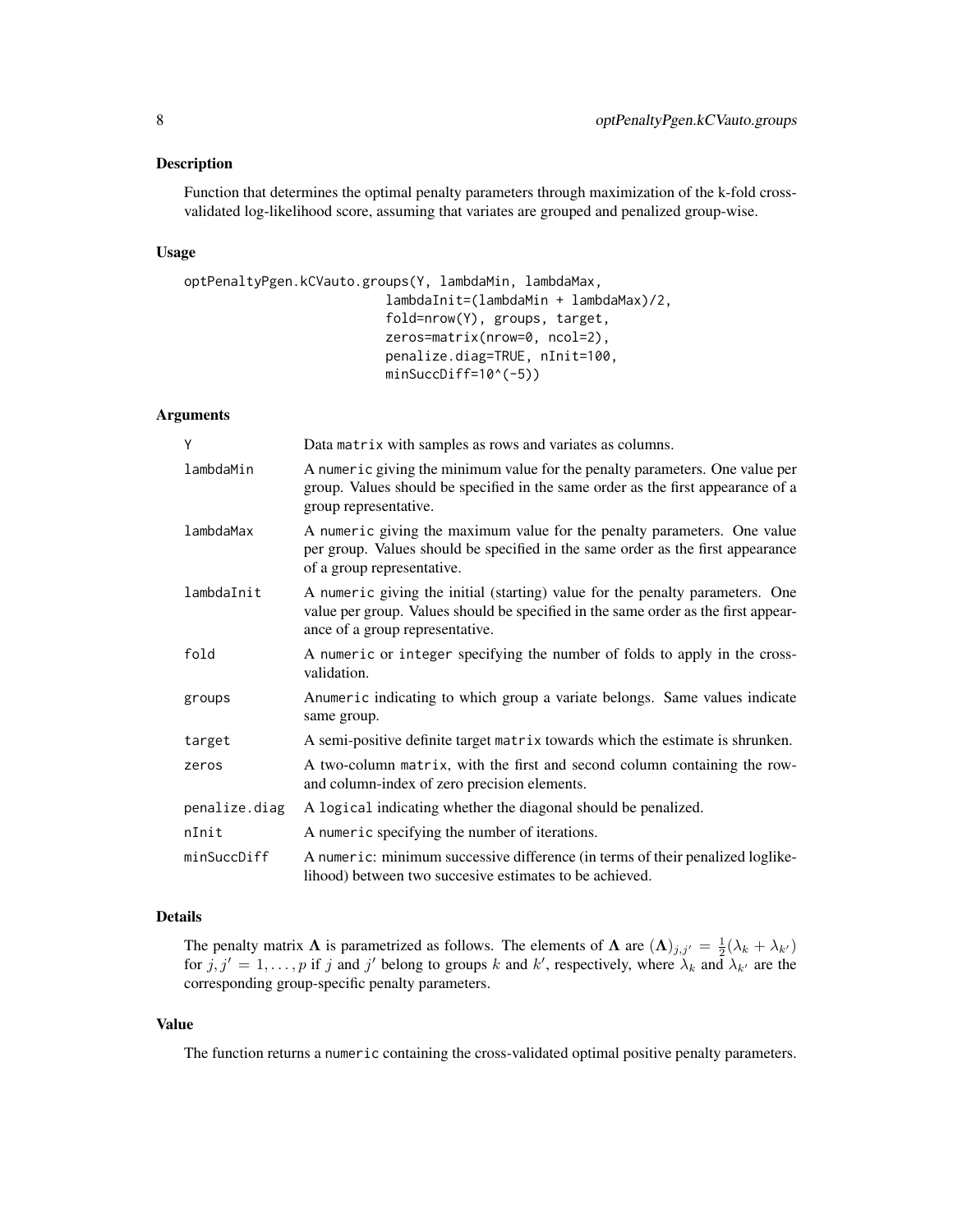#### Author(s)

W.N. van Wieringen.

# References

van Wieringen, W.N. (2019), "The generalized ridge estimator of the inverse covariance matrix", *Journal of Computational and Graphical Statistics*, [https://doi.org/10.1080/10618600.2019.](https://doi.org/10.1080/10618600.2019.1604374) [1604374](https://doi.org/10.1080/10618600.2019.1604374).

# See Also

ridgePgen

```
# set dimension and sample size
p \le -10n < -10# penalty parameter matrix
lambda \leq matrix(1, p, p)
diag(lambda) <- 0.1
# generate precision matrix
Omega <- matrix(0.4, p, p)
diag(Omega) <- 1
Sigma <- solve(Omega)
# data
Y <- mvtnorm::rmvnorm(n, mean=rep(0,p), sigma=Sigma)
S \leftarrow cov(Y)# find optimal penalty parameters through cross-validation
lambdaOpt <- optPenaltyPgen.kCVauto.groups(Y, rep(10^(-10), 2), rep(10^(10), 2),
                          groups=c(rep(0, p/2), rep(1, p/2)),
  target=matrix(0, p, p),
                          penalize.diag=FALSE, nInit=100,
                          minSuccDiff=10^(-5))
# format the penalty matrix
lambdaOptVec <- c(rep(lambdaOpt[1], p/2), rep(lambdaOpt[2], p/2))
lambdaOptMat <- outer(lambdaOptVec, lambdaOptVec, "+")
# generalized ridge precision estimate
Phat <- ridgePgen(S, lambdaOptMat, matrix(0, p, p))
```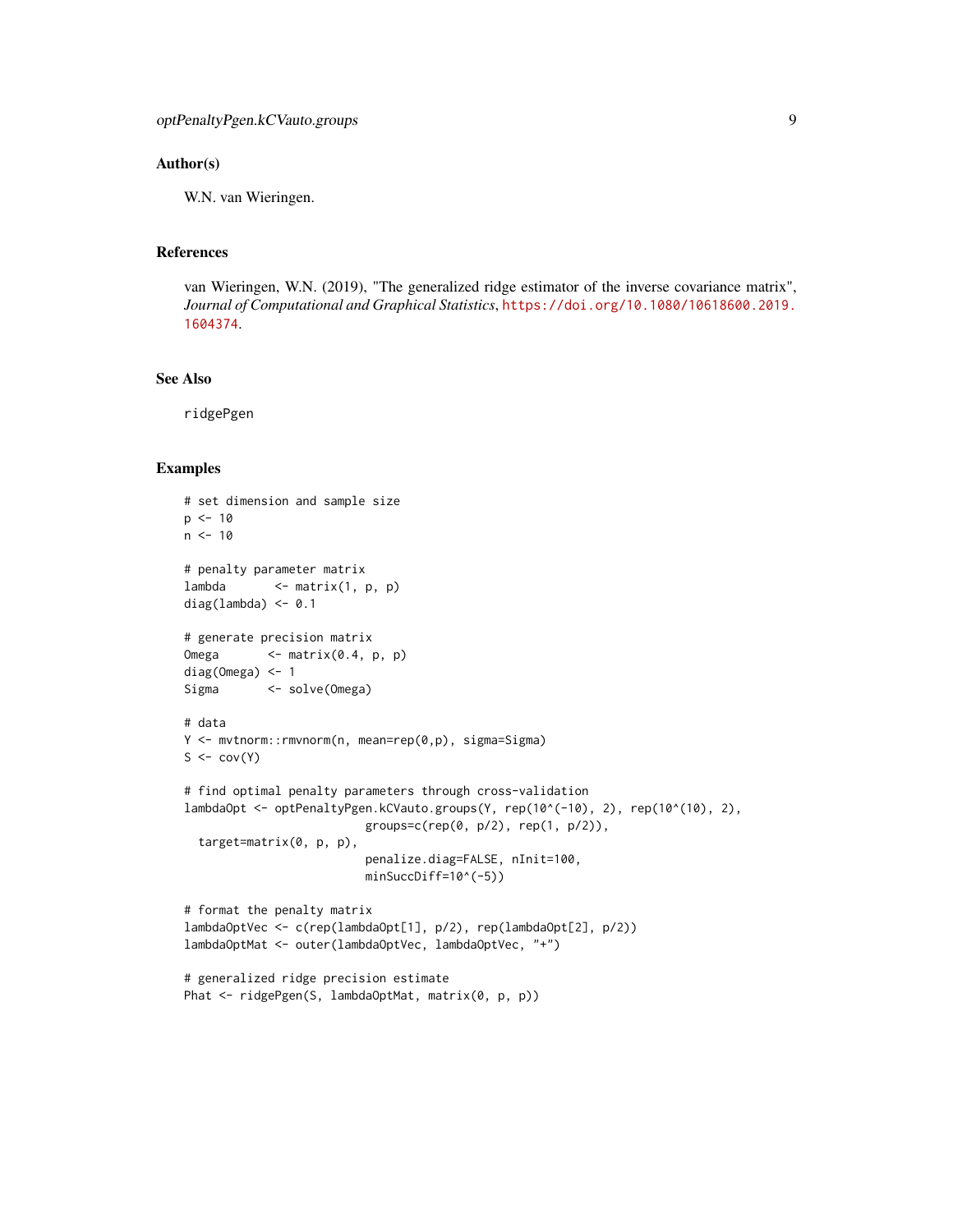#### <span id="page-9-1"></span><span id="page-9-0"></span>optPenaltyPrep.kCVauto

*Automatic search for optimal penalty parameters (for precision estimation of data with replicates).*

# Description

Function that performs an automatic search of the optimal penalty parameter for the ridgePrep call by employing either the Nelder-Mead or quasi-Newton method to calculate the cross-validated (negative) log-likelihood score.

# Usage

```
optPenaltyPrep.kCVauto(Y, ids, lambdaInit,
                       fold=nrow(Y), CVcrit,
                       splitting="stratified",
                       targetZ=matrix(0, ncol(Y), ncol(Y)),
                       targetE=matrix(0, ncol(Y), ncol(Y)),
                       nInit=100, minSuccDiff=10^(-10))
```
# Arguments

| Y           | Data matrix with samples (including the repetitions) as rows and variates as<br>columns.                                                                                                                                                                                                                                                                                                                                                  |
|-------------|-------------------------------------------------------------------------------------------------------------------------------------------------------------------------------------------------------------------------------------------------------------------------------------------------------------------------------------------------------------------------------------------------------------------------------------------|
| ids         | A numeric indicating which rows of Y belong to the same individal.                                                                                                                                                                                                                                                                                                                                                                        |
| lambdaInit  | A numeric giving the initial (starting) values for the two penalty parameters.                                                                                                                                                                                                                                                                                                                                                            |
| fold        | A numeric or integer specifying the number of folds to apply in the cross-<br>validation.                                                                                                                                                                                                                                                                                                                                                 |
| CVcrit      | A character with the cross-validation criterion to applied. Either CVcrit="LL"<br>(the loglikelihood) or CVcrit="Qloss" (the quadratic loss).                                                                                                                                                                                                                                                                                             |
| splitting   | A character, either splitting="replications", splitting="samples", or<br>splitting="stratified", specifying either how the splits are to be formed:<br>either replications or samples are randomly divided over the fold splits (first<br>two options, respectively), or samples are randomly divided over the fold splits<br>but in a stratified manner such that the total number of replicates in each group<br>is roughly comparable. |
| targetZ     | A semi-positive definite target matrix towards which the signal precision matrix<br>estimate is shrunken.                                                                                                                                                                                                                                                                                                                                 |
| targetE     | A semi-positive definite target matrix towards which the error precision matrix<br>estimate is shrunken.                                                                                                                                                                                                                                                                                                                                  |
| nInit       | A numeric specifying the number of iterations.                                                                                                                                                                                                                                                                                                                                                                                            |
| minSuccDiff | A numeric: minimum successive difference (in terms of the relative change in<br>the absolute difference of the penalized loglikelihood) between two succesive<br>estimates to be achieved.                                                                                                                                                                                                                                                |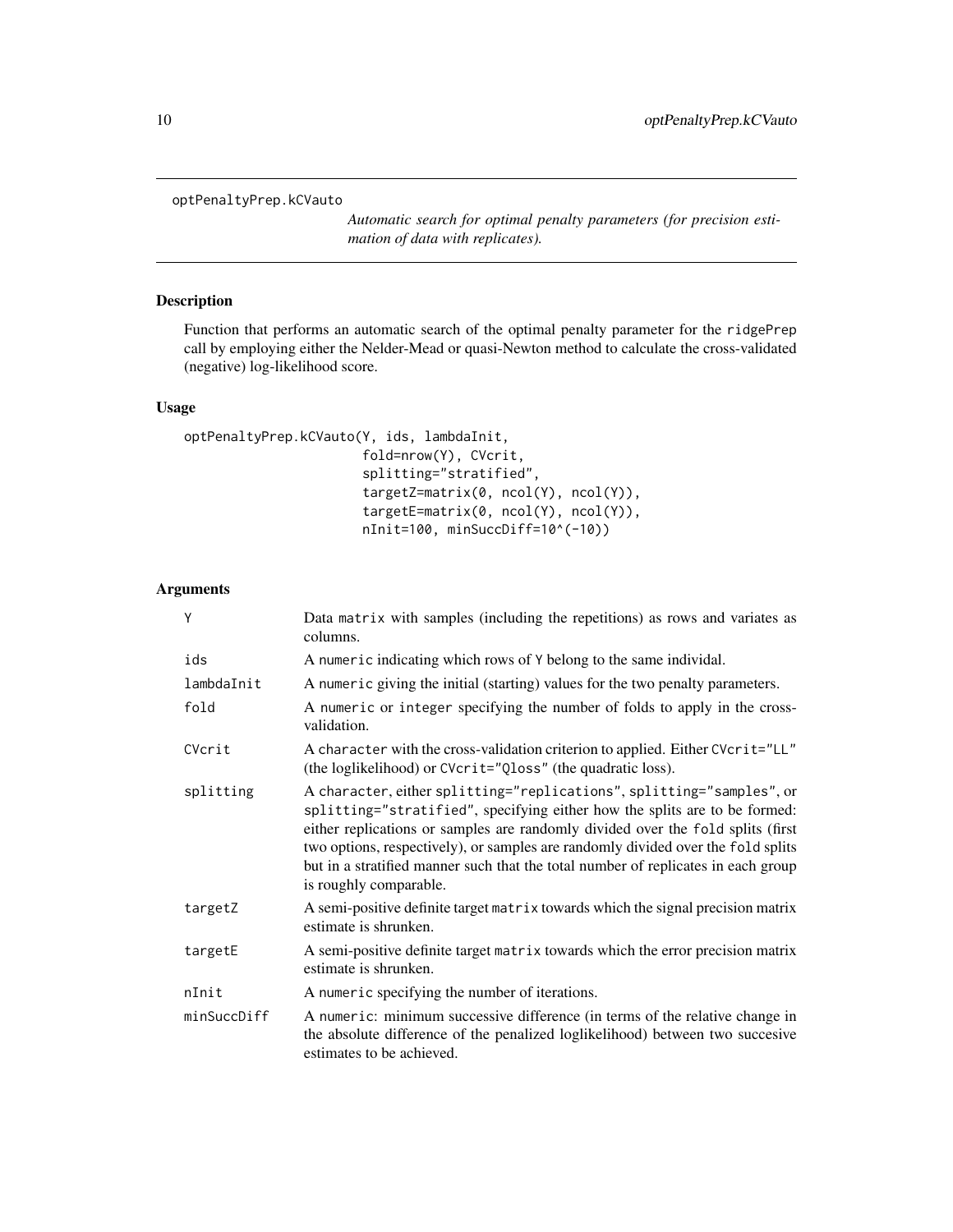# Value

The function returns a all-positive numeric, the cross-validated optimal penalty parameters.

# Author(s)

W.N. van Wieringen.

# References

van Wieringen, W.N., Chen, Y. (2019), "Penalized estimation of the Gaussian graphical model from data with replicates", *submitted*.

# See Also

ridgePrep

```
# set parameters
p <- 10
Se <- diag(runif(p))
Sz \leftarrow matrix(3, p, p)
diag(Sz) <- 4
# draw data
n < -100ids <- numeric()
Y <- numeric()
for (i in 1:n){
    Ki \leq sample(2:5, 1)
    Zi <- mvtnorm::rmvnorm(1, sigma=Sz)
     for (k in 1:Ki){
         Y <- rbind(Y, Zi + mvtnorm::rmvnorm(1, sigma=Se))
         ids <- c(ids, i)
     }
}
# find optimal penalty parameters
optLambdas <- optPenaltyPrep.kCVauto(Y, ids,
                                    lambdaInit=c(1,1),
                                    fold=nrow(Y),
                                    CVcrit="LL")
# estimate the precision matrices
```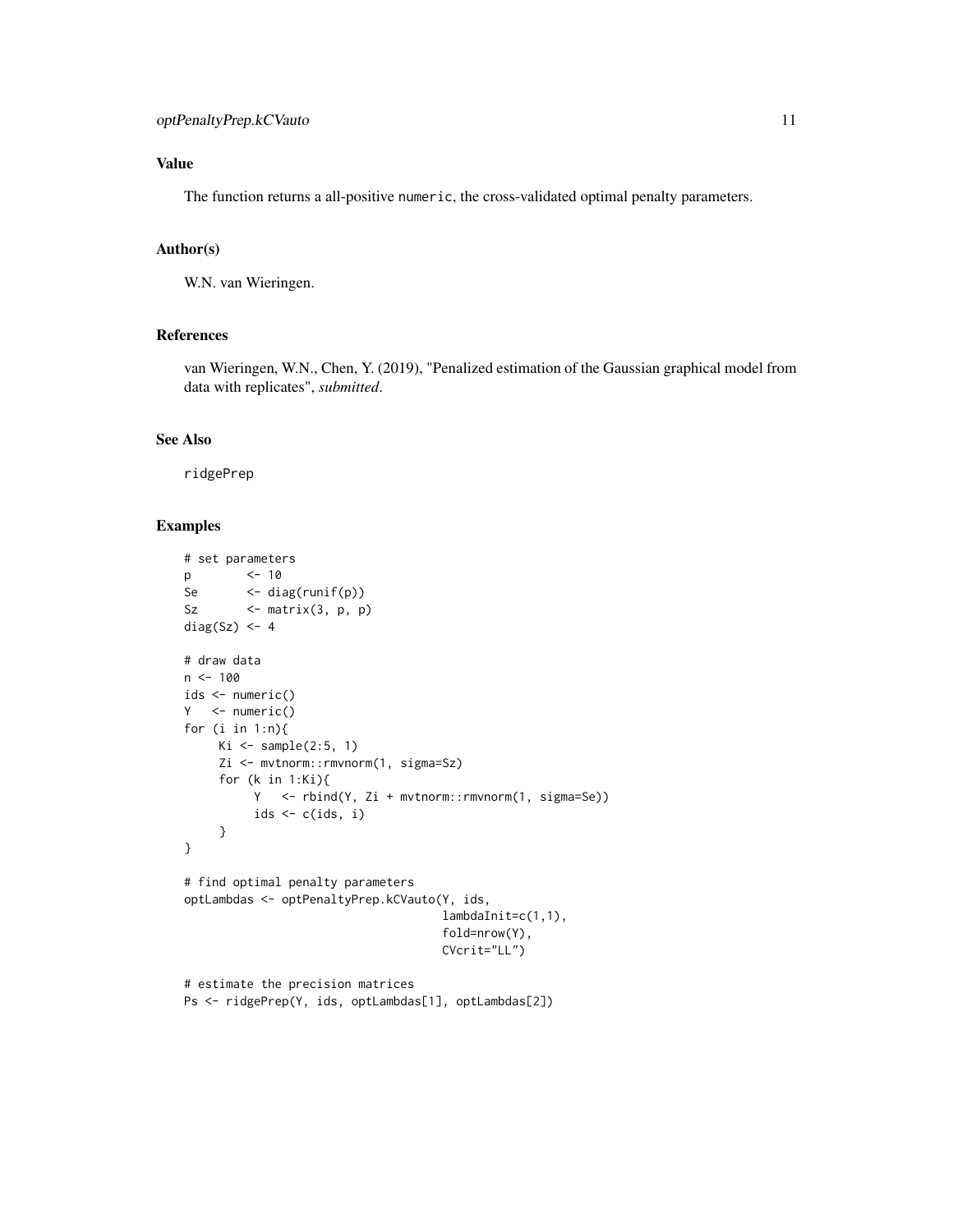#### <span id="page-11-1"></span><span id="page-11-0"></span>optPenaltyPrepEdiag.kCVauto

*Automatic search for optimal penalty parameters (for precision estimation of data with replicates).*

# Description

Function that performs an automatic search of the optimal penalty parameter for the ridgePrepEdiag call by employing either the Nelder-Mead or quasi-Newton method to calculate of the cross-validated (negative) log-likelihood score.

# Usage

```
optPenaltyPrepEdiag.kCVauto(Y, ids, lambdaInit,
                            fold=nrow(Y), CVcrit,
                            splitting="stratified",
                            targetZ=matrix(0, ncol(Y), ncol(Y)),
                            nInit=100, minSuccDiff=10^(-10))
```
# Arguments

| Y           | Data matrix with samples (including the repetitions) as rows and variates as<br>columns.                                                                                                                                                                                                                                                                                                                                                  |
|-------------|-------------------------------------------------------------------------------------------------------------------------------------------------------------------------------------------------------------------------------------------------------------------------------------------------------------------------------------------------------------------------------------------------------------------------------------------|
| ids         | A numeric indicating which rows of Y belong to the same individal.                                                                                                                                                                                                                                                                                                                                                                        |
| lambdaInit  | A numeric giving the initial (starting) values for the two penalty parameters.                                                                                                                                                                                                                                                                                                                                                            |
| fold        | A numeric or integer specifying the number of folds to apply in the cross-<br>validation.                                                                                                                                                                                                                                                                                                                                                 |
| CVcrit      | A character with the cross-validation criterion to applied. Either CVcrit="LL"<br>(the loglikelihood) or CVcrit="Qloss" (the quadratic loss).                                                                                                                                                                                                                                                                                             |
| splitting   | A character, either splitting="replications", splitting="samples", or<br>splitting="stratified", specifying either how the splits are to be formed:<br>either replications or samples are randomly divided over the fold splits (first<br>two options, respectively), or samples are randomly divided over the fold splits<br>but in stratified manner such that the total number of replications in each group<br>is roughly comparable. |
| targetZ     | A semi-positive definite target matrix towards which the signal precision matrix<br>estimate is shrunken.                                                                                                                                                                                                                                                                                                                                 |
| nInit       | A numeric specifying the number of iterations.                                                                                                                                                                                                                                                                                                                                                                                            |
| minSuccDiff | A numeric: minimum successive difference (in terms of the relative change in<br>the absolute difference of the penalized loglikelihood) between two succesive<br>estimates to be achieved.                                                                                                                                                                                                                                                |

### Value

The function returns a all-positive numeric, the cross-validated optimal penalty parameters.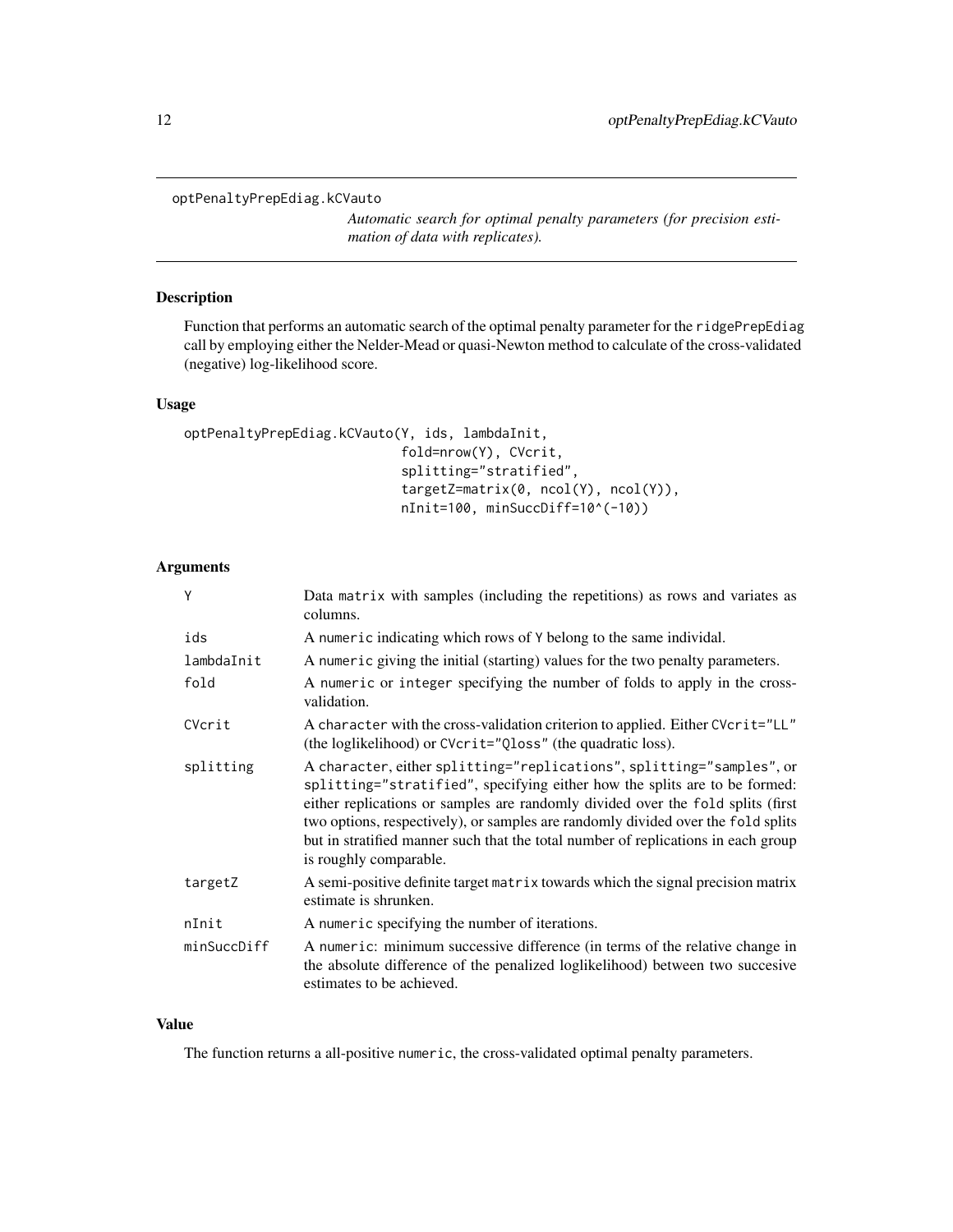#### <span id="page-12-0"></span>Author(s)

W.N. van Wieringen.

#### References

van Wieringen, W.N., Chen, Y. (2019), "Penalized estimation of the Gaussian graphical model from data with replicates", *submitted*.

# See Also

ridgePrepEdiag

# Examples

```
# set parameters
p <- 10
Se <- diag(runif(p))
Sz \leftarrow matrix(3, p, p)
diag(Sz) <- 4
# draw data
n < -100ids <- numeric()
Y <- numeric()
for (i in 1:n){
    Ki \le sample(2:5, 1)
     Zi <- mvtnorm::rmvnorm(1, sigma=Sz)
     for (k in 1:Ki){
         Y <- rbind(Y, Zi + mvtnorm::rmvnorm(1, sigma=Se))
          ids \leftarrow c(ids, i)
     }
}
# find optimal penalty parameters
optLambdas <- optPenaltyPrepEdiag.kCVauto(Y, ids,
                                          lambdaInit=c(1,1),
                                          fold=nrow(Y),
                                          CVcrit="LL")
# estimate the precision matrices
Ps <- ridgePrepEdiag(Y, ids, optLambdas[1], optLambdas[2])
```
<span id="page-12-1"></span>ridgeGGMmixture *Ridge penalized estimation of a mixture of GGMs.*

#### Description

Function that estimates a mixture of GGMs (Gaussian graphical models) through a ridge penalized EM (Expectation-Maximization) algorithm as described in Aflakparast *et al*. (2018).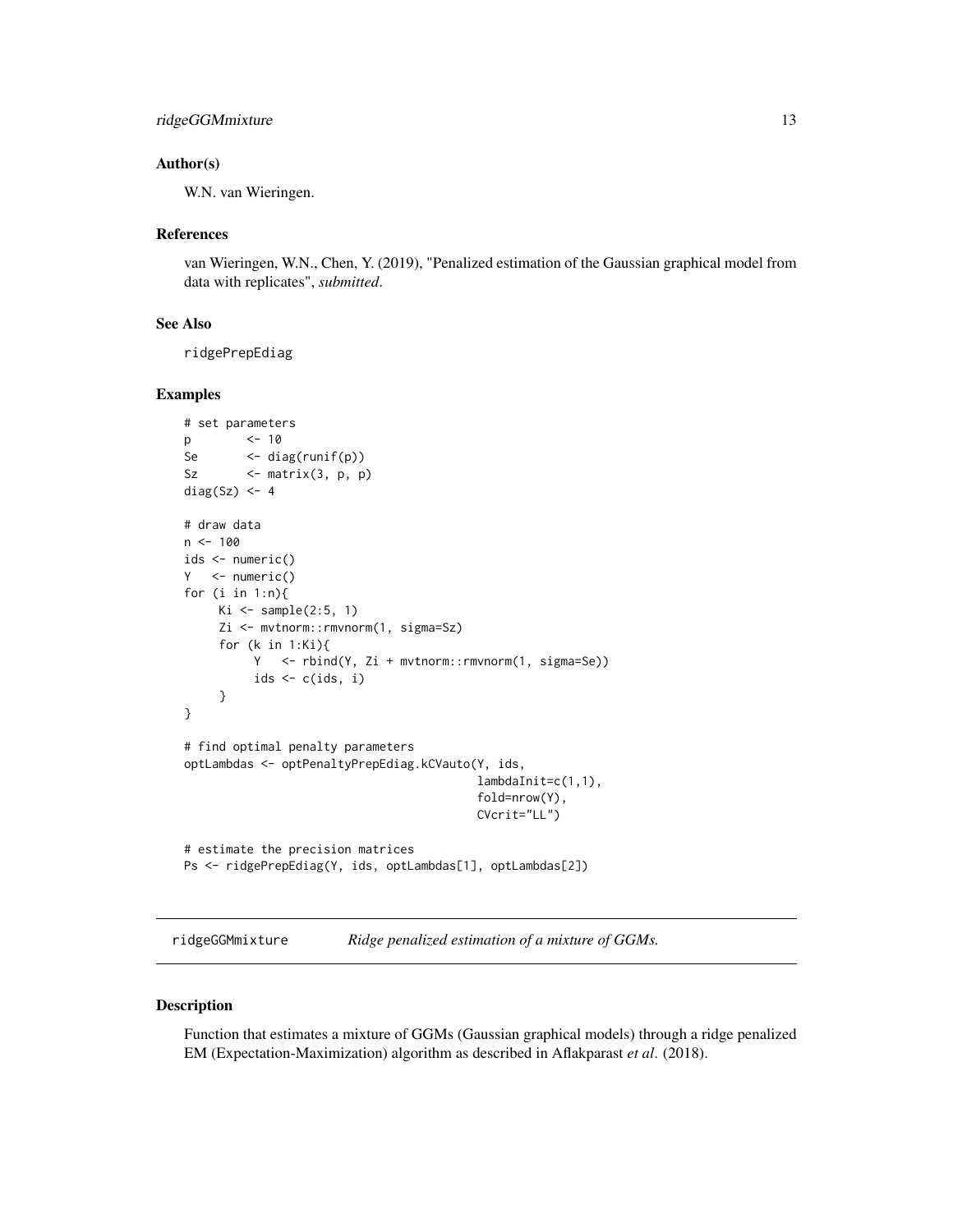#### Usage

```
ridgeGGMmixture(Y, K, lambda, target,
                iWeights=matrix(sample(seq(0+1/nrow(Y),
                                1-1/nrow(Y), by=1/(2*nrow(Y))),
                                nrow(Y)*K, replace=TRUE),
                                nrow=nrow(Y), ncol=K),
                nInit=100, minSuccDiff=10^(-10),
                minMixProp=0.01)
```
#### Arguments

| Y           | Data matrix with samples as rows and variates as columns.                                                                                 |
|-------------|-------------------------------------------------------------------------------------------------------------------------------------------|
| K           | A numeric, specifying the number of mixture components.                                                                                   |
| lambda      | A positive numeric representing the ridge penalty parameter.                                                                              |
| target      | A semi-positive definite target matrix towards which the estimate is shrunken.                                                            |
| iWeights    | Sample-specific positive component weight matrix. Rows correspond to sam-<br>ples, while columns to components.                           |
| nInit       | A numeric specifying the number of iterations.                                                                                            |
| minSuccDiff | A numeric: minimum successive difference (in terms of their penalized loglike-<br>lihood) between two succesive estimates to be achieved. |
| minMixProp  | Smallest mixing probability tolerated.                                                                                                    |

#### Details

The data are assumed to follow a mixture of  $K$  Gaussian graphical models:

$$
\mathbf{Y}_i \sim \sum\nolimits_{k=1}^K \theta_k \mathcal{N}(\boldsymbol{\mu}_k, \boldsymbol{\Omega}_k^{-1}),
$$

where  $\theta_k = P(Z_i = k)$  is the probability that the *i*-th sample stems from the *k*-the component. The model parameters are estimated by ridge penalized likelihood maximization:

$$
\sum\nolimits_{i=1}^n \log \bigl[\sum\nolimits_{k=1}^K \theta_k P(\mathbf{Y}_i \,|\, Z_i = k; \boldsymbol{\mu}_k, \boldsymbol{\Omega}_k)\bigr] + \lambda \sum\nolimits_{k=1}^K \|\boldsymbol{\Omega}_k - \mathbf{T}_k\|_F^2,
$$

where  $\lambda$  is the penalty parameter and  $\mathbf{T}_k$  is the shrinkage target of the k-th component's precision matrix. This function yields the maximizer of this penalized loglikelihood, which is found by means of a penalized EM algorithm.

#### Value

The function returns a regularized inverse covariance list-object with slots:

| mu      | A matrix with estimated mean vectors are rows.                                      |
|---------|-------------------------------------------------------------------------------------|
| P       | A matrix with estimated mixture precision matrices stacked on top of each<br>other. |
| рi      | A numeric wth estimated mixing probabilities.                                       |
| weights | A matrix wth estimated component memberships.                                       |
| penLL   | A numeric with the penalized loglikelihood of the estimated model.                  |
|         |                                                                                     |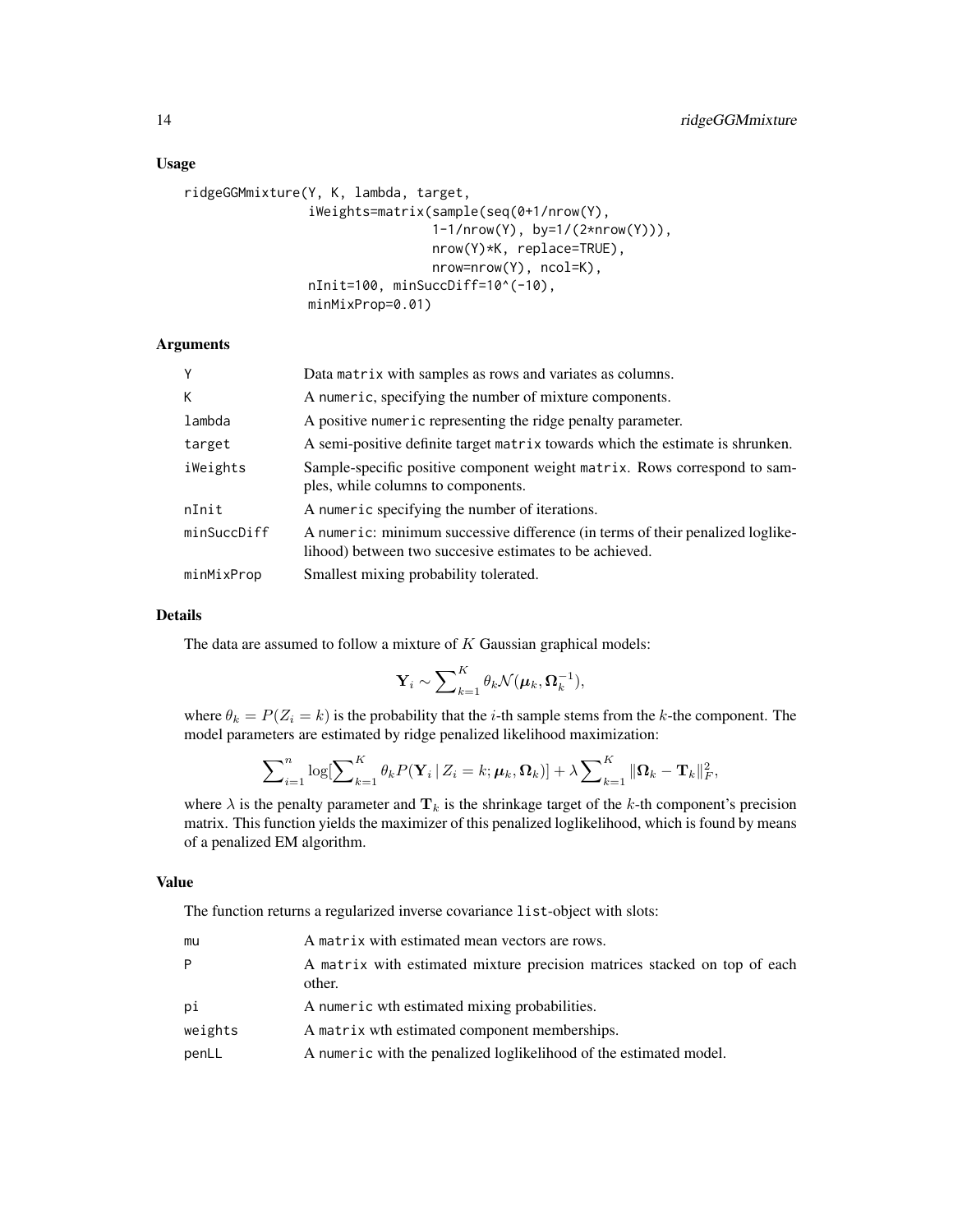# Note

The elements of iWeights may be larger than one as they are rescaled internally to sum to one.

#### Author(s)

W.N. van Wieringen, M. Aflakparast.

#### References

Aflakparast, M., de Gunst, M.C.M., van Wieringen, W.N. (2018), "Reconstruction of molecular network evolution from cross-sectional omics data", *Biometrical Journal*, 60(3), 547-563.

#### See Also

optPenaltyGGMmixture.kCVauto

#### Examples

```
# define mixing proportions
pis <- c(0.2, 0.3, 0.4)
# set dimension and sample size
p \le -5n < -100# define population covariance matrices
diags \langle -\text{list}(\text{rep}(1, p)),\ranglerep(0.5, p-1),
                    rep(0.25, p-2),
                    rep(0.1, p-3))
Omega <- as.matrix(Matrix::bandSparse(p,
                                            k=-c(0:3),
                                            diag=c(diags),
                                            symm=TRUE))
Sigma1 <- solve(Omega)
Omega <- matrix(0.3, p, p)
diag(Omega) <- 1
Sigma2 <- solve(Omega)
Sigma3 <- cov(matrix(rnorm(p*n), ncol=p))
# mean vectors
mean1 \leq rep(0,p)
mean2 <- rexp(p)
mean3 \leq rnorm(p)# draw data data from GGM mixture
Z <- sort(sample(c(1:3), n, prob=pis, replace=TRUE))
Y <- rbind(mvtnorm::rmvnorm(sum(Z==1), mean=mean1, sigma=Sigma1),
           mvtnorm::rmvnorm(sum(Z==2), mean=mean2, sigma=Sigma2),
           mvtnorm::rmvnorm(sum(Z==3), mean=mean3, sigma=Sigma3))
```
# find optimal penalty parameter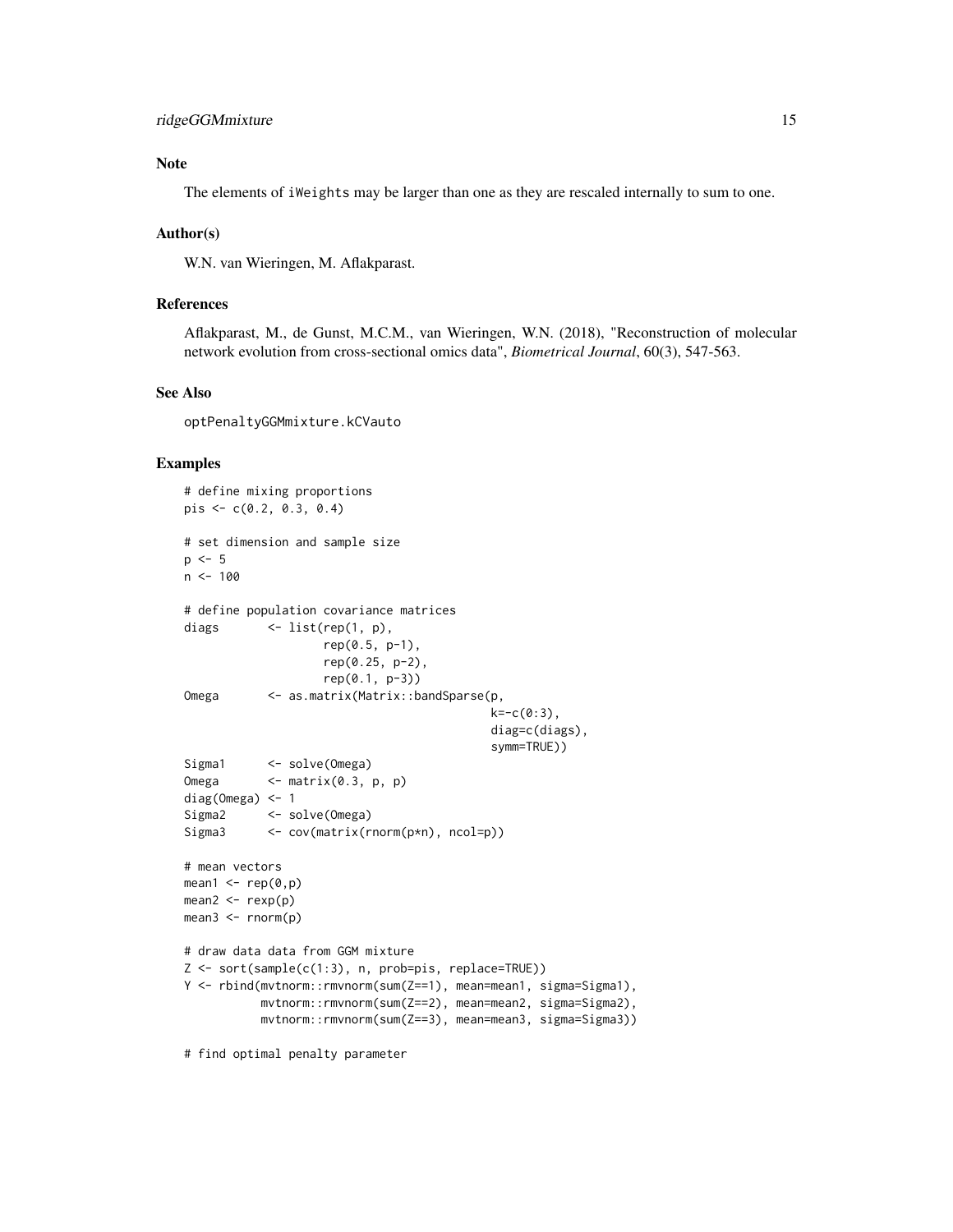```
optLambda <- optPenaltyGGMmixture.kCVauto(Y, K,
                                          0.00001, 100,
                                          10, fold=5,
                                          target=0*Sigma1)
# ridge penalized estimation of the GGM mixture
ridgeGGMmixFit <- ridgeGGMmixture(Y, 3, 1, target=0*Sigma1)
```
<span id="page-15-1"></span>

ridgePgen *Ridge estimation of the inverse covariance matrix with element-wise penalization and shrinkage.*

#### Description

Function that evaluates the generalized ridge estimator of the inverse covariance matrix with elementwise penalization and shrinkage.

#### Usage

ridgePgen(S, lambda, target, nInit=100, minSuccDiff=10^(-10))

#### Arguments

| S.          | Sample covariance matrix.                                                      |
|-------------|--------------------------------------------------------------------------------|
| lambda      | A symmetric matrix with element-wise positive penalty parameters.              |
| target      | A semi-positive definite target matrix towards which the estimate is shrunken. |
| nInit       | A numeric specifying the number of iteration.                                  |
| minSuccDiff | A numeric: minimum distance between two succesive estimates to be achieved.    |

#### Details

This function generalizes the [ridgeP](#page-0-0)-function in the sense that, besides element-wise shrinkage, it allows for element-wise penalization in the estimation of the precision matrix of a zero-mean multivariate normal distribution. Hence, it assumes that the data stem from  $\mathcal{N}(\mathbf{0}_p, \mathbf{\Omega}^{-1})$ . The estimator maximizes the following penalized loglikelihood:

$$
\log(|\mathbf{\Omega}|)-\text{tr}(\mathbf{\Omega}\mathbf{S})-\|\mathbf{\Lambda}\circ(\mathbf{\Omega}-\mathbf{T})\|_F^2,
$$

where S the sample covariance matrix,  $\Lambda$  a symmetric, positive matrix of penalty parameters, the ◦-operator represents the Hadamard or element-wise multipication, and T the precision matrix' shrinkage target. For more details see van Wieringen (2019).

#### Value

The function returns a regularized inverse covariance matrix.

<span id="page-15-0"></span>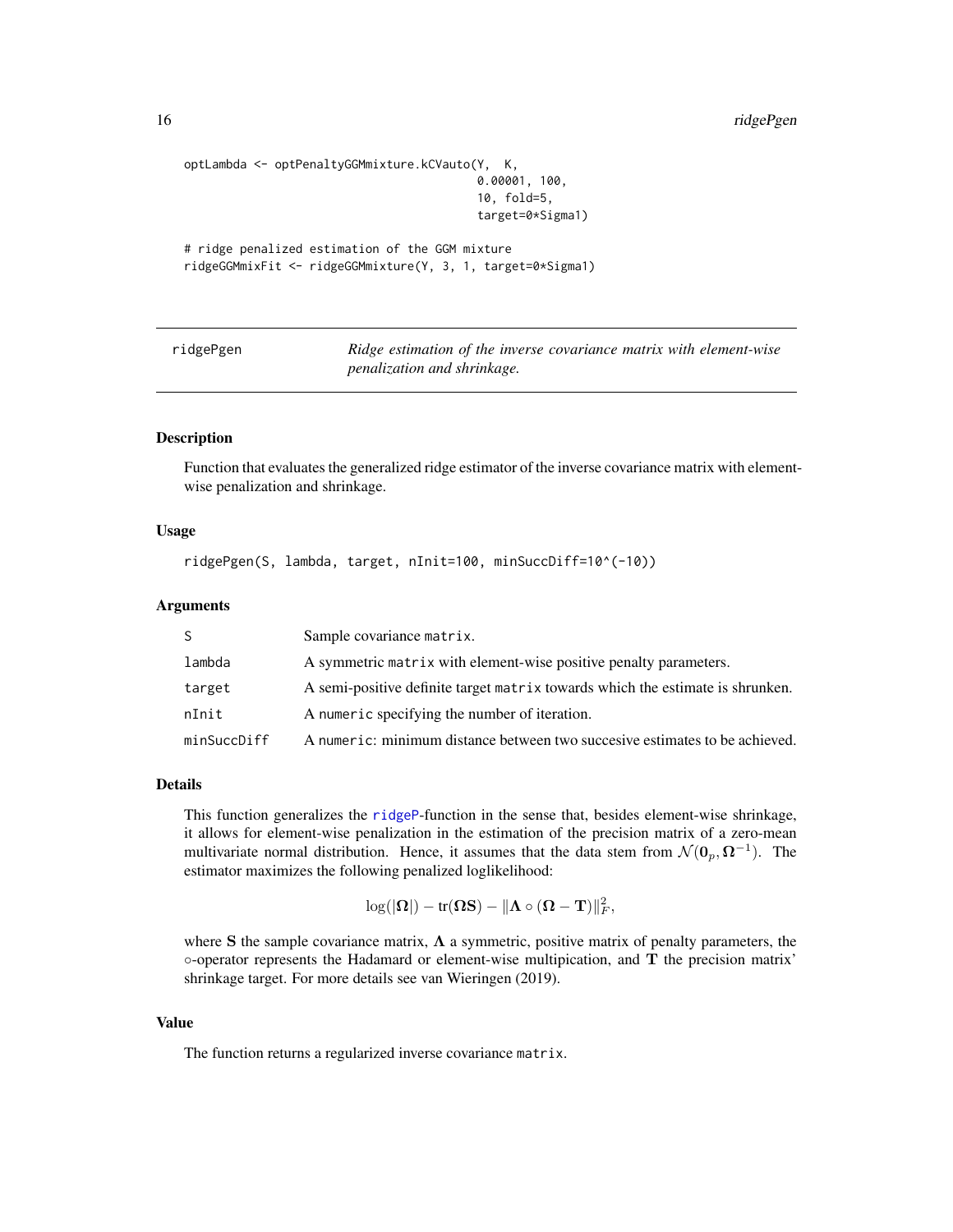```
ridgePgen.kCV 17
```
# Author(s)

W.N. van Wieringen.

#### References

van Wieringen, W.N. (2019), "The generalized ridge estimator of the inverse covariance matrix", *Journal of Computational and Graphical Statistics*, [https://doi.org/10.1080/10618600.2019.](https://doi.org/10.1080/10618600.2019.1604374) [1604374](https://doi.org/10.1080/10618600.2019.1604374).

# See Also

[ridgeP](#page-0-0), [ridgePchordal](#page-0-0).

#### Examples

```
# set dimension and sample size
p \le -10n < -10# penalty parameter matrix
lambda \leq matrix(1, p, p)
diag(lambda) <- 0.1
# generate precision matrix
Omega <- matrix(0.4, p, p)
diag(Omega) <- 1
Sigma <- solve(Omega)
# data
Y <- mvtnorm::rmvnorm(n, mean=rep(0,p), sigma=Sigma)
S \leftarrow cov(Y)# unpenalized diagonal estimate
Phat <- ridgePgen(S, lambda, 0*S)
```
<span id="page-16-1"></span>ridgePgen.kCV *K-fold cross-validated loglikelihood of ridge precision estimator.*

#### Description

Function that calculates of the k-fold cross-validated negative (!) loglikelihood of the generalized ridge precision estimator.

#### Usage

```
ridgePgen.kCV(lambda, Y, fold=nrow(Y), target,
             nInit=100, minSuccDiff=10^(-5))
```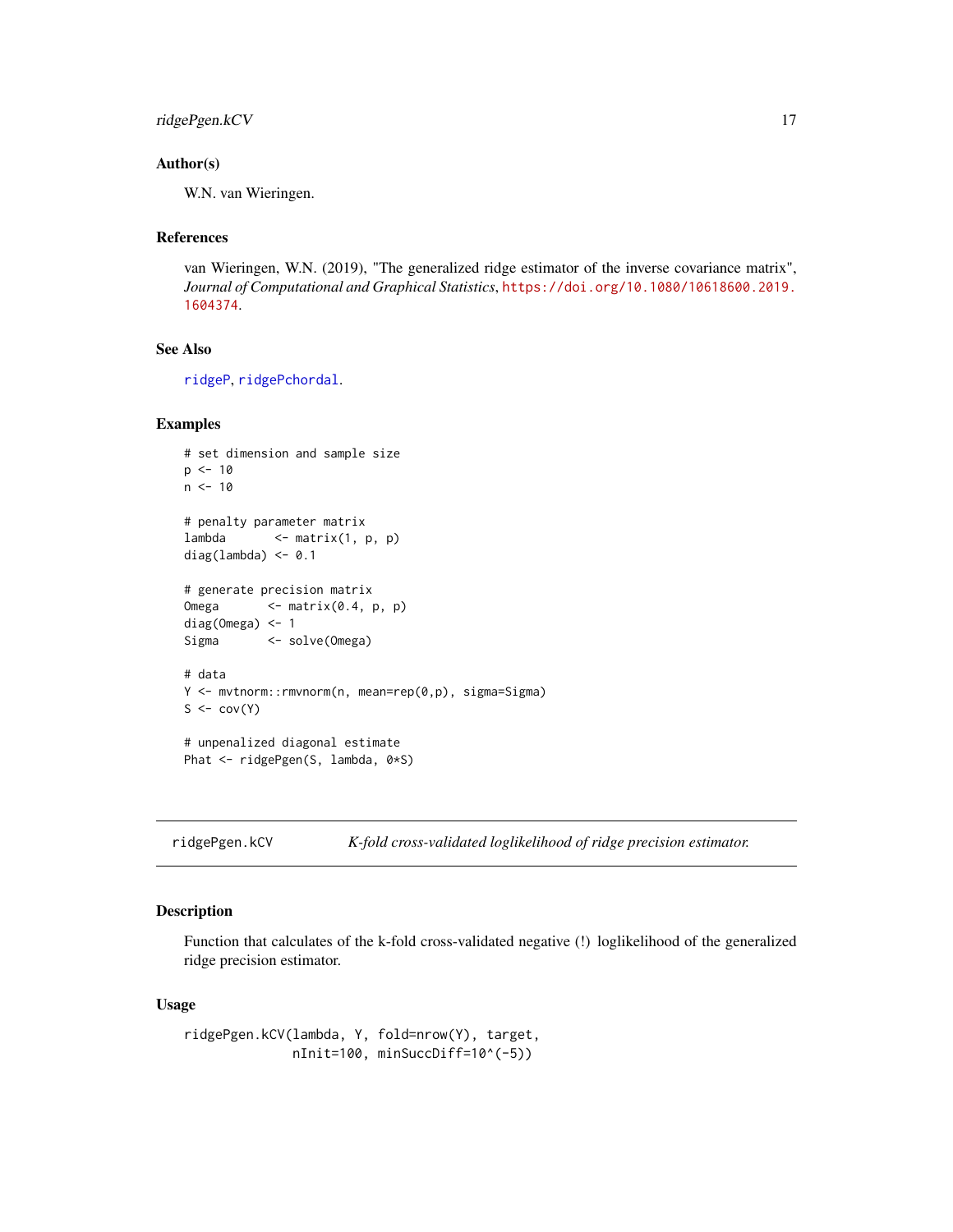#### <span id="page-17-0"></span>Arguments

| lambda      | A symmetric matrix with element-wise positive penalty parameters.                                                                         |
|-------------|-------------------------------------------------------------------------------------------------------------------------------------------|
| Y           | Data matrix with samples as rows and variates as columns.                                                                                 |
| fold        | A numeric or integer specifying the number of folds to apply in the cross-<br>validation.                                                 |
| target      | A semi-positive definite target matrix towards which the estimate is shrunken.                                                            |
| nInit       | A numeric specifying the number of iterations.                                                                                            |
| minSuccDiff | A numeric: minimum successive difference (in terms of their penalized loglike-<br>lihood) between two succesive estimates to be achieved. |

#### Value

The function returns a numeric containing the cross-validated negative loglikelihood.

#### Author(s)

W.N. van Wieringen.

# References

van Wieringen, W.N. (2019), "The generalized ridge estimator of the inverse covariance matrix", *Journal of Computational and Graphical Statistics*, [https://doi.org/10.1080/10618600.2019.](https://doi.org/10.1080/10618600.2019.1604374) [1604374](https://doi.org/10.1080/10618600.2019.1604374).

# See Also

[ridgePgen](#page-15-1)

```
# set dimension and sample size
p \le -10n < -10# penalty parameter matrix
lambda <- matrix(1, p, p)
diag(lambda) <-0.1# generate precision matrix
Omega <- matrix(0.4, p, p)
diag(Omega) <- 1
Sigma <- solve(Omega)
# data
Y <- mvtnorm::rmvnorm(n, mean=rep(0,p), sigma=Sigma)
S \leftarrow cov(Y)# find optimal penalty parameters through cross-validation
lambdaOpt <- optPenaltyPgen.kCVauto.banded(Y, 10^(-10), 10^(10),
```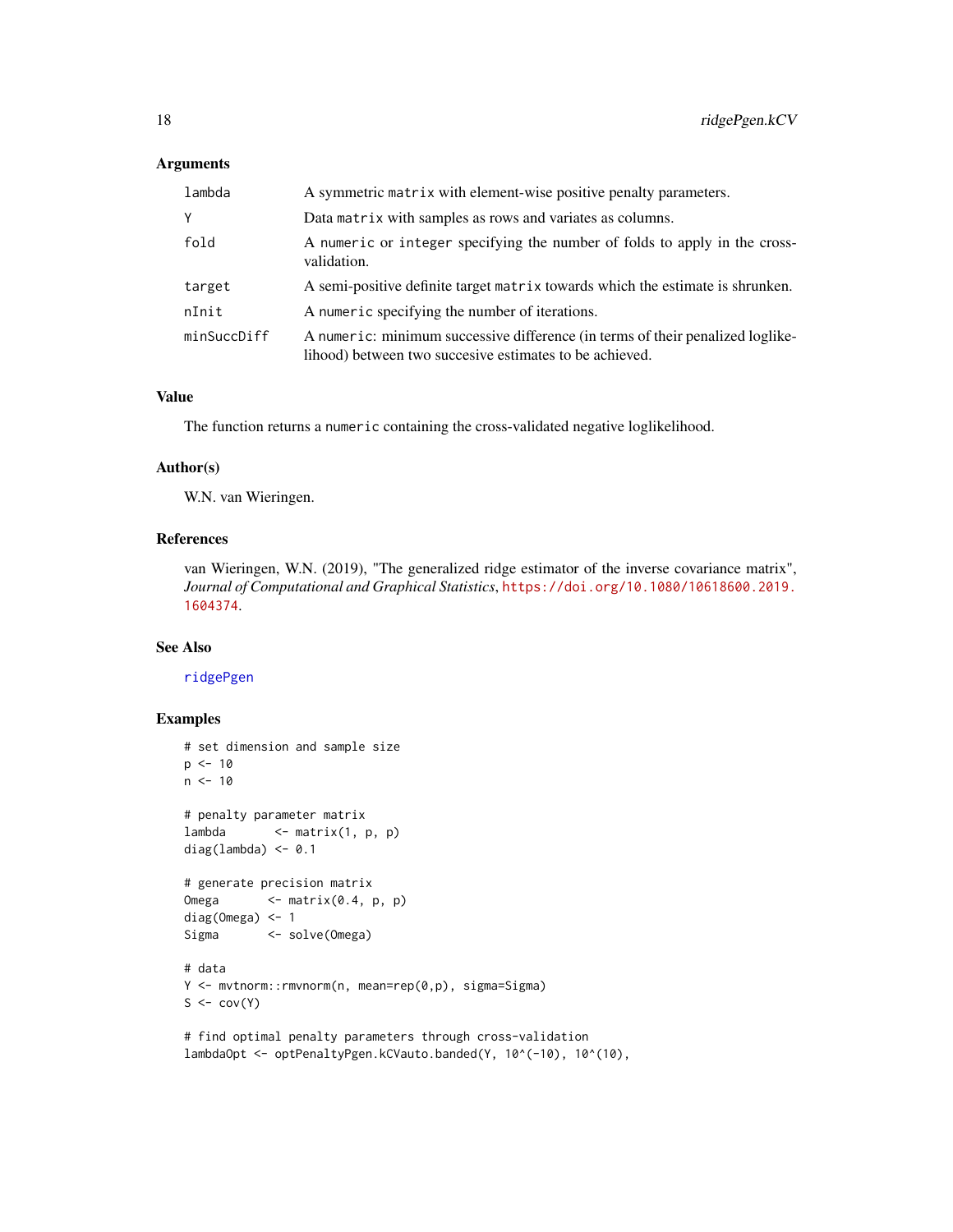```
target=matrix(0, p, p),
                          penalize.diag=FALSE, nInit=100,
                          minSuccDiff=10^(-5))
# format the penalty matrix
lambdaOptMat <- matrix(NA, p, p)
for (j1 in 1:p){
   for (j2 in 1:p){
       lambdaOptMat[j1, j2] <- lambdaOpt * (abs(j1-j2)+1)
   }
}
# generalized ridge precision estimate
Phat <- ridgePgen(S, lambdaOptMat, matrix(0, p, p))
```
<span id="page-18-1"></span>ridgePgen.kCV.banded *K-fold cross-validated loglikelihood of ridge precision estimator for banded precisions.*

# Description

Function that calculates of the k-fold cross-validated negative (!) loglikelihood of the generalized ridge precision estimator, with a penalization that encourages a banded precision matrix.

#### Usage

```
ridgePgen.kCV.banded(lambda, Y, fold=nrow(Y), target,
                     zeros=matrix(nrow=0, ncol=2),
                     penalize.diag=TRUE, nInit=100,
                     minSuccDiff=10^(-5))
```
#### Arguments

| lambda        | A numeric with the penalty parameter value.                                                                                               |
|---------------|-------------------------------------------------------------------------------------------------------------------------------------------|
| Υ             | Data matrix with samples as rows and variates as columns.                                                                                 |
| fold          | A numeric or integer specifying the number of folds to apply in the cross-<br>validation.                                                 |
| target        | A semi-positive definite target matrix towards which the estimate is shrunken.                                                            |
| zeros         | A two-column matrix, with the first and second column containing the row-<br>and column-index of zero precision elements.                 |
| penalize.diag | A logical indicating whether the diagonal should be penalized.                                                                            |
| nInit         | A numeric specifying the number of iterations.                                                                                            |
| minSuccDiff   | A numeric: minimum successive difference (in terms of their penalized loglike-<br>lihood) between two succesive estimates to be achieved. |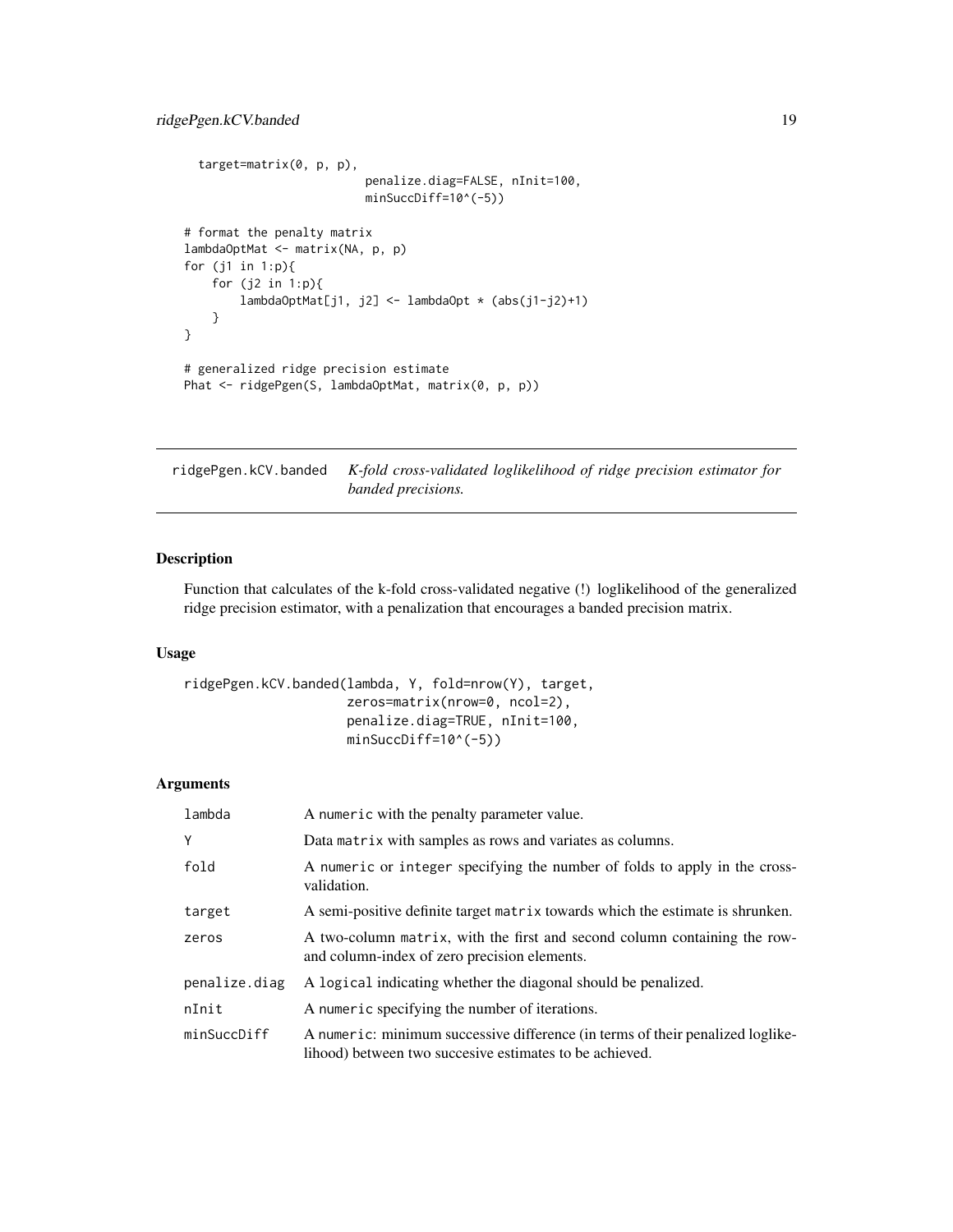# <span id="page-19-0"></span>Details

The penalty matrix  $\Lambda$  is parametrized as follows. The elements of  $\Lambda$  are  $(\Lambda)_{j,j'} = \lambda(|j - j'| + 1)$ for  $j, j' = 1, ..., p$ .

# Value

The function returns a numeric containing the cross-validated negative loglikelihood.

# Author(s)

W.N. van Wieringen.

# References

van Wieringen, W.N. (2019), "The generalized ridge estimator of the inverse covariance matrix", *Journal of Computational and Graphical Statistics*, [https://doi.org/10.1080/10618600.2019.](https://doi.org/10.1080/10618600.2019.1604374) [1604374](https://doi.org/10.1080/10618600.2019.1604374).

#### See Also

[ridgePgen](#page-15-1)

```
# set dimension and sample size
p \le -10n < -10# penalty parameter matrix
lambda \leq matrix(1, p, p)
diag(lambda) <- 0.1
# generate precision matrix
Omega <- matrix(0.4, p, p)
diag(Omega) <- 1
Sigma <- solve(Omega)
# data
Y <- mvtnorm::rmvnorm(n, mean=rep(0,p), sigma=Sigma)
S \leftarrow cov(Y)# find optimal penalty parameters through cross-validation
lambdaOpt <- optPenaltyPgen.kCVauto.banded(Y, 10^(-10), 10^(10),
  target=matrix(0, p, p),
                         penalize.diag=FALSE, nInit=100,
                         minSuccDiff=10^(-5))
# format the penalty matrix
lambdaOptMat <- matrix(NA, p, p)
for (j1 in 1:p){
   for (j2 in 1:p){
```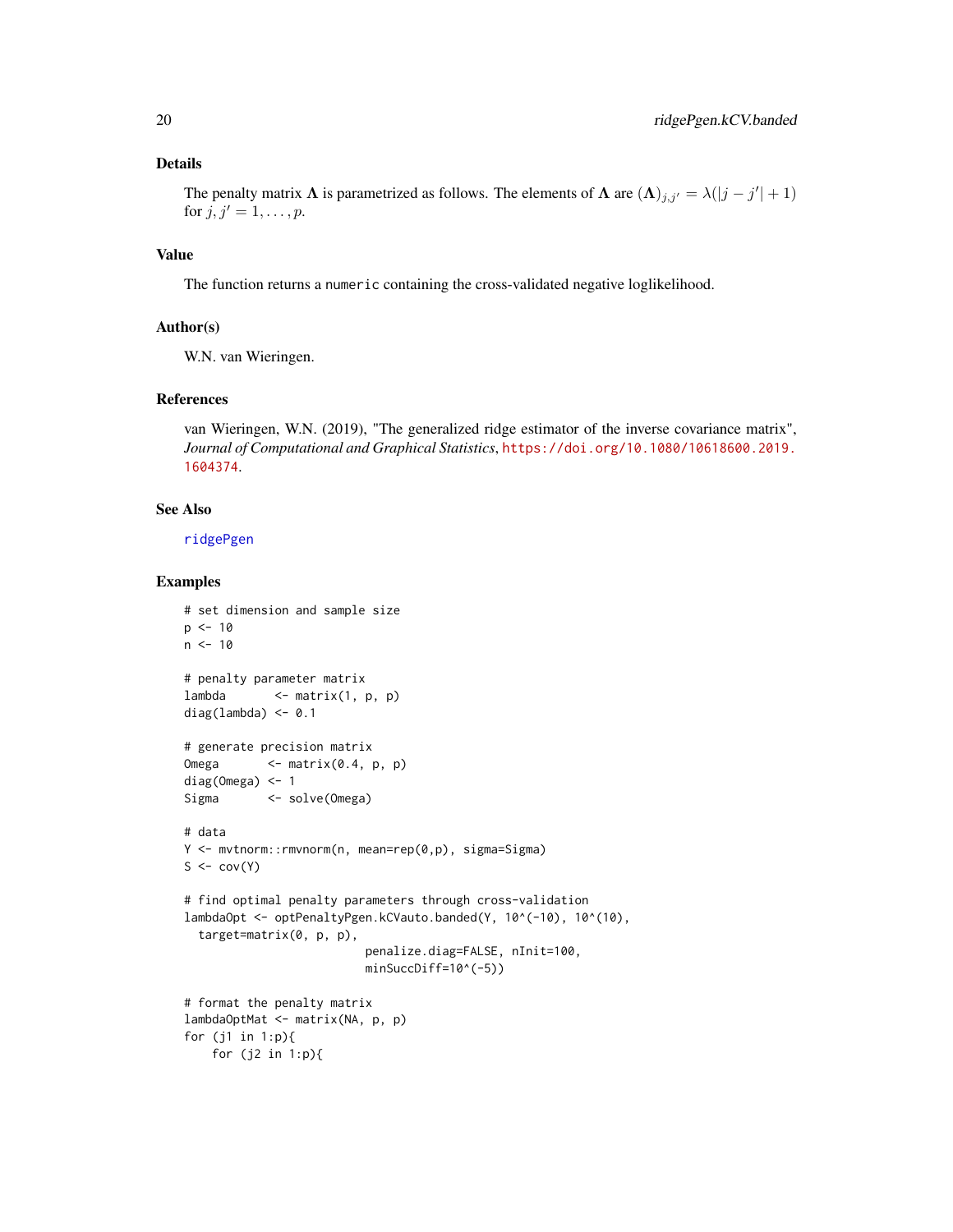```
lambdaOptMat[j1, j2] <- lambdaOpt * (abs(j1-j2)+1)
   }
}
# generalized ridge precision estimate
Phat <- ridgePgen(S, lambdaOptMat, matrix(0, p, p))
```
<span id="page-20-1"></span>ridgePgen.kCV.groups *K-fold cross-validated loglikelihood of ridge precision estimator with group-wise penalized variates.*

#### Description

Function that calculates of the k-fold cross-validated negative (!) loglikelihood of the generalized ridge precision estimator, assuming that variates are grouped and penalized group-wise.

#### Usage

```
ridgePgen.kCV.groups(lambdaGrps, Y, fold=nrow(Y),
                     groups, target,
                     zeros=matrix(nrow=0, ncol=2),
                     penalize.diag=TRUE, nInit=100,
                     minSuccDiff=10^(-5))
```
# Arguments

| lambdaGrps    | A numeric with penalty parameter values, one per group. Values should be<br>specified in the same order as the first appearance of a group representative. |
|---------------|------------------------------------------------------------------------------------------------------------------------------------------------------------|
| Y             | Data matrix with samples as rows and variates as columns.                                                                                                  |
| fold          | A numeric or integer specifying the number of folds to apply in the cross-<br>validation.                                                                  |
| groups        | Anumeric indicating to which group a variate belongs. Same values indicate<br>same group.                                                                  |
| target        | A semi-positive definite target matrix towards which the estimate is shrunken.                                                                             |
| zeros         | A two-column matrix, with the first and second column containing the row-<br>and column-index of zero precision elements.                                  |
| penalize.diag | A logical indicating whether the diagonal should be penalized.                                                                                             |
| nInit         | A numeric specifying the number of iterations.                                                                                                             |
| minSuccDiff   | A numeric: minimum successive difference (in terms of their penalized loglike-<br>lihood) between two succesive estimates to be achieved.                  |

# Details

The penalty matrix  $\Lambda$  is parametrized as follows. The elements of  $\Lambda$  are  $(\Lambda)_{j,j'} = \frac{1}{2}(\lambda_k + \lambda_{k'})$ for  $j, j' = 1, \ldots, p$  if j and j' belong to groups k and k', respectively, where  $\lambda_k$  and  $\lambda_{k'}$  are the corresponding group-specific penalty parameters.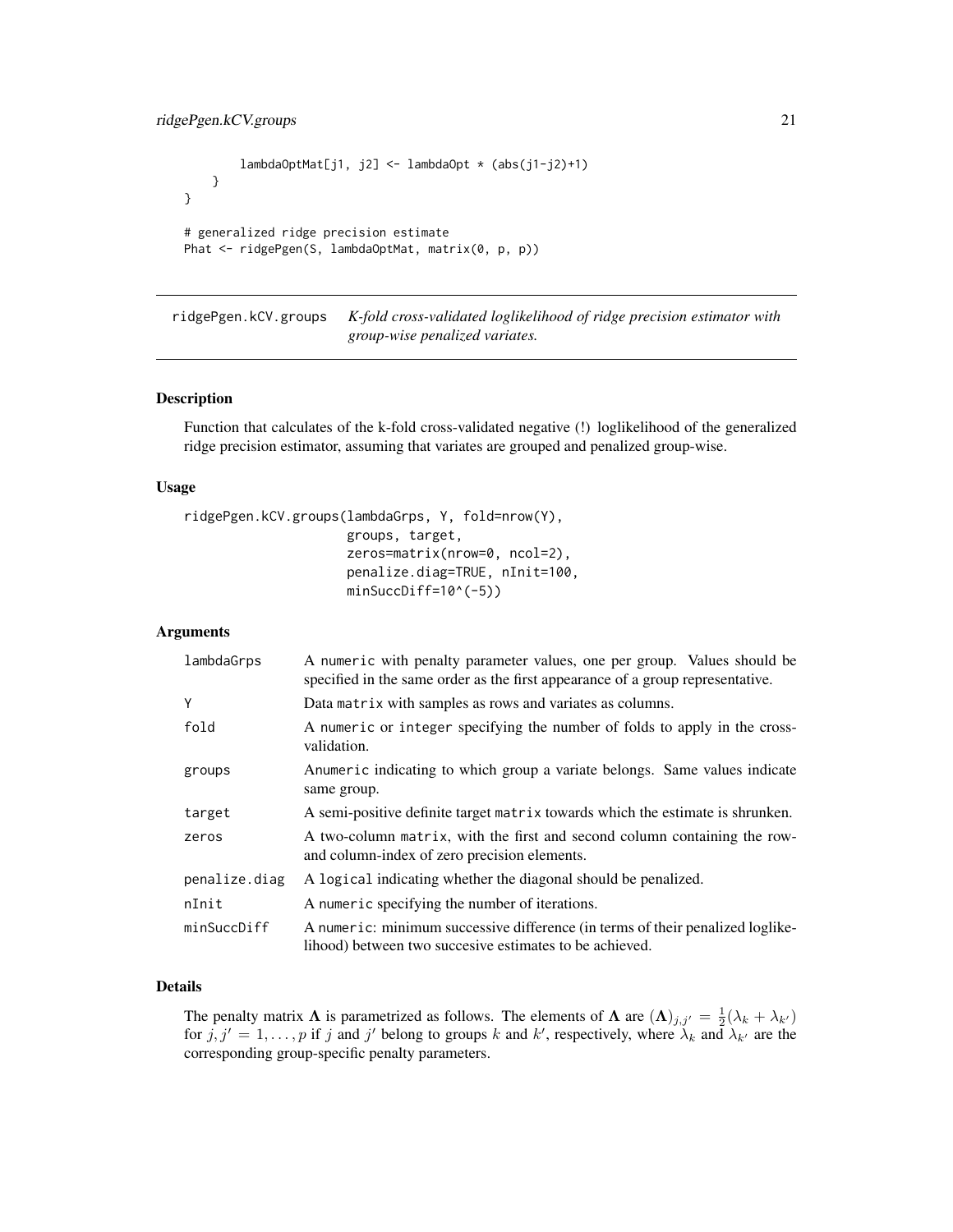The function returns a numeric containing the cross-validated negative loglikelihood.

### Author(s)

W.N. van Wieringen.

## References

van Wieringen, W.N. (2019), "The generalized ridge estimator of the inverse covariance matrix", *Journal of Computational and Graphical Statistics*, [https://doi.org/10.1080/10618600.2019.](https://doi.org/10.1080/10618600.2019.1604374) [1604374](https://doi.org/10.1080/10618600.2019.1604374).

#### See Also

ridgePgen

```
# set dimension and sample size
p \le -10n < -10# penalty parameter matrix
lambda \leq matrix(1, p, p)
diag(lambda) <- 0.1
# generate precision matrix
Omega \leq matrix(0.4, p, p)
diag(Omega) <- 1
Sigma <- solve(Omega)
# data
Y <- mvtnorm::rmvnorm(n, mean=rep(0,p), sigma=Sigma)
S \leftarrow cov(Y)# find optimal penalty parameters through cross-validation
lambdaOpt <- optPenaltyPgen.kCVauto.groups(Y, rep(10^(-10), 2), rep(10^(10), 2),
                          groups=c(rep(0, p/2), rep(1, p/2)),
  target=matrix(0, p, p),
                          penalize.diag=FALSE, nInit=100,
                          minSuccDiff=10^(-5))
# format the penalty matrix
lambdaOptVec <- c(rep(lambdaOpt[1], p/2), rep(lambdaOpt[2], p/2))
lambdaOptMat <- outer(lambdaOptVec, lambdaOptVec, "+")
# generalized ridge precision estimate
Phat <- ridgePgen(S, lambdaOptMat, matrix(0, p, p))
```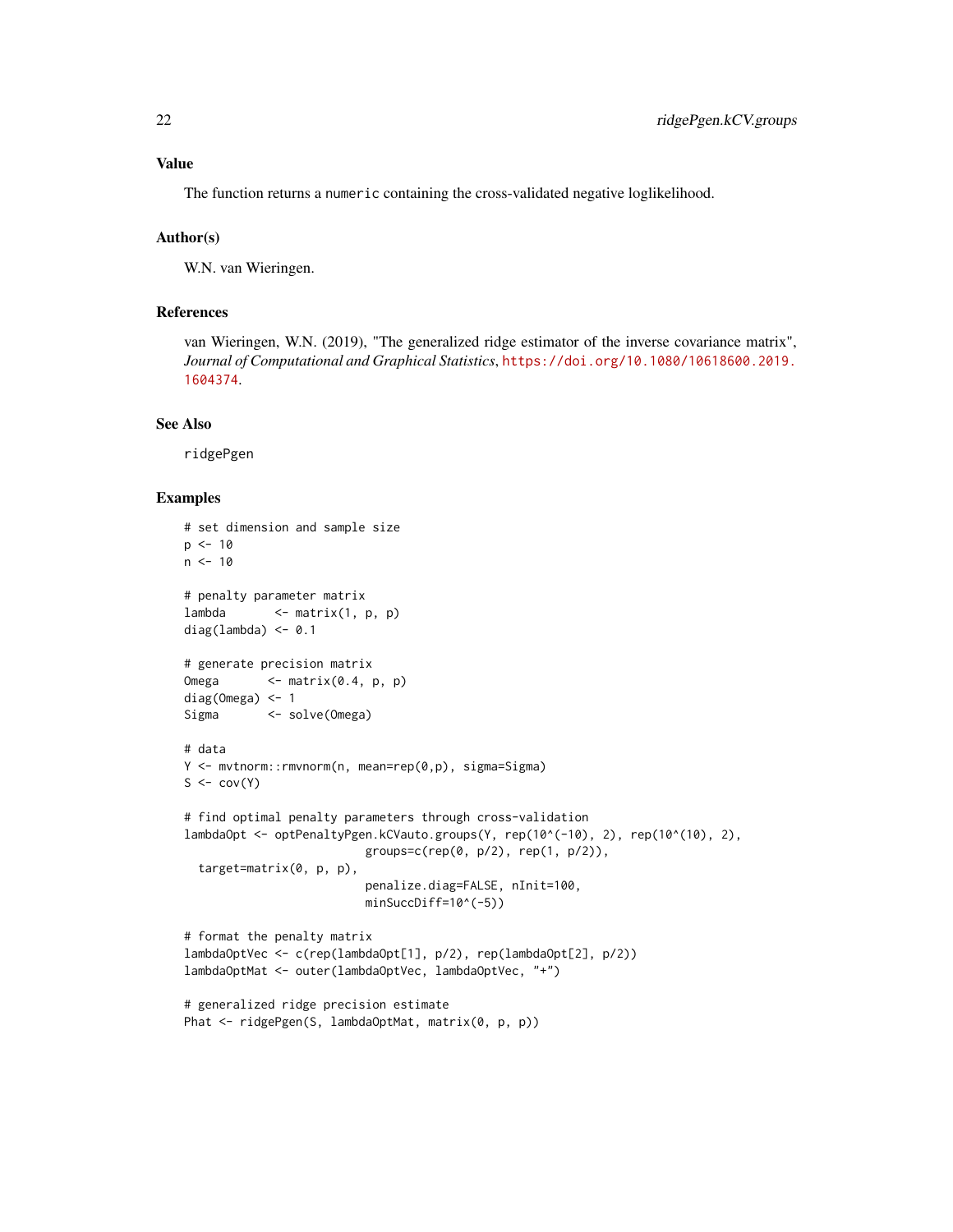<span id="page-22-1"></span><span id="page-22-0"></span>

#### Description

Estimation of the precision matrix from data with replicates through a ridge penalized EM (Expectation-Maximization) algorithm. It assumes a simple 'signal+noise' model, both random variables are assumed to be drawn from a multivariate normal distribution with their own unstructured precision matrix. These precision matrices are estimated.

#### Usage

```
ridgePrep(Y, ids, lambdaZ, lambdaE,
          targetZ=matrix(0, ncol(Y), ncol(Y)),
          targetE=matrix(0, ncol(Y), ncol(Y)),
          nInit=100, minSuccDiff=10^(-10))
```
# Arguments

| Y           | Data matrix with samples (including the repetitions) as rows and variates as<br>columns.                                                                                                   |
|-------------|--------------------------------------------------------------------------------------------------------------------------------------------------------------------------------------------|
| ids         | A numeric indicating which rows of Y belong to the same individal.                                                                                                                         |
| lambdaZ     | A positive numeric representing the ridge penalty parameter for the signal pre-<br>cision matrix estimate.                                                                                 |
| lambdaE     | A positive numeric representing the ridge penalty parameter for the error preci-<br>sion matrix estimate.                                                                                  |
| targetZ     | A semi-positive definite target matrix towards which the signal precision matrix<br>estimate is shrunken.                                                                                  |
| targetE     | A semi-positive definite target matrix towards which the error precision matrix<br>estimate is shrunken.                                                                                   |
| nInit       | A numeric specifying the number of iterations.                                                                                                                                             |
| minSuccDiff | A numeric: minimum successive difference (in terms of the relative change in<br>the absolute difference of the penalized loglikelihood) between two succesive<br>estimates to be achieved. |

#### Details

Data are assumed to originate from a design with replicates. Each observation  $Y_{i,k_i}$  with  $k_i$  ( $k_i =$  $1, \ldots, K_i$ ) the  $k_i$ -th replicate of the *i*-th sample, is described by a 'signal+noise' model:  $Y_{i,k_i}$  =  $\mathbf{Z}_i + \varepsilon_{i,k_i}$ , where  $\mathbf{Z}_i$  and  $\varepsilon_{i,k_i}$  represent the signal and noise, respectively. Each observation  $\mathbf{Y}_{i,k_i}$ follows a multivariate normal law of the form  $\mathbf{Y}_{i,k_i}\sim\mathcal{N}(\mathbf{0}_p,\bm{\Omega}_z^{-1}+\bm{\Omega}_\varepsilon^{-1}),$  which results from the distributional assumptions of the signal and the noise,  $\mathbf{Z}_i \sim \mathcal{N}(\mathbf{0}_p, \mathbf{\Omega}_z^{-1})$  and  $\varepsilon_{i,k_i} \sim \mathcal{N}(\mathbf{0}_p, \mathbf{\Omega}_\varepsilon^{-1}),$ and their independence. The model parameters are estimated by means of a penalized EM algorithm that maximizes the loglikelihood augmented with the penalty  $\lambda_z\|\mathbf{\Omega}_z-\mathbf{T}_z\|_F^2+\lambda_{\varepsilon}\|\mathbf{\Omega}_\varepsilon-\mathbf{T}_\varepsilon\|_F^2,$  in which  $T_z$  and  $T_\epsilon$  are the shrinkage targets of the signal and noise precision matrices, respectively. For more details see van Wieringen and Chen (2019).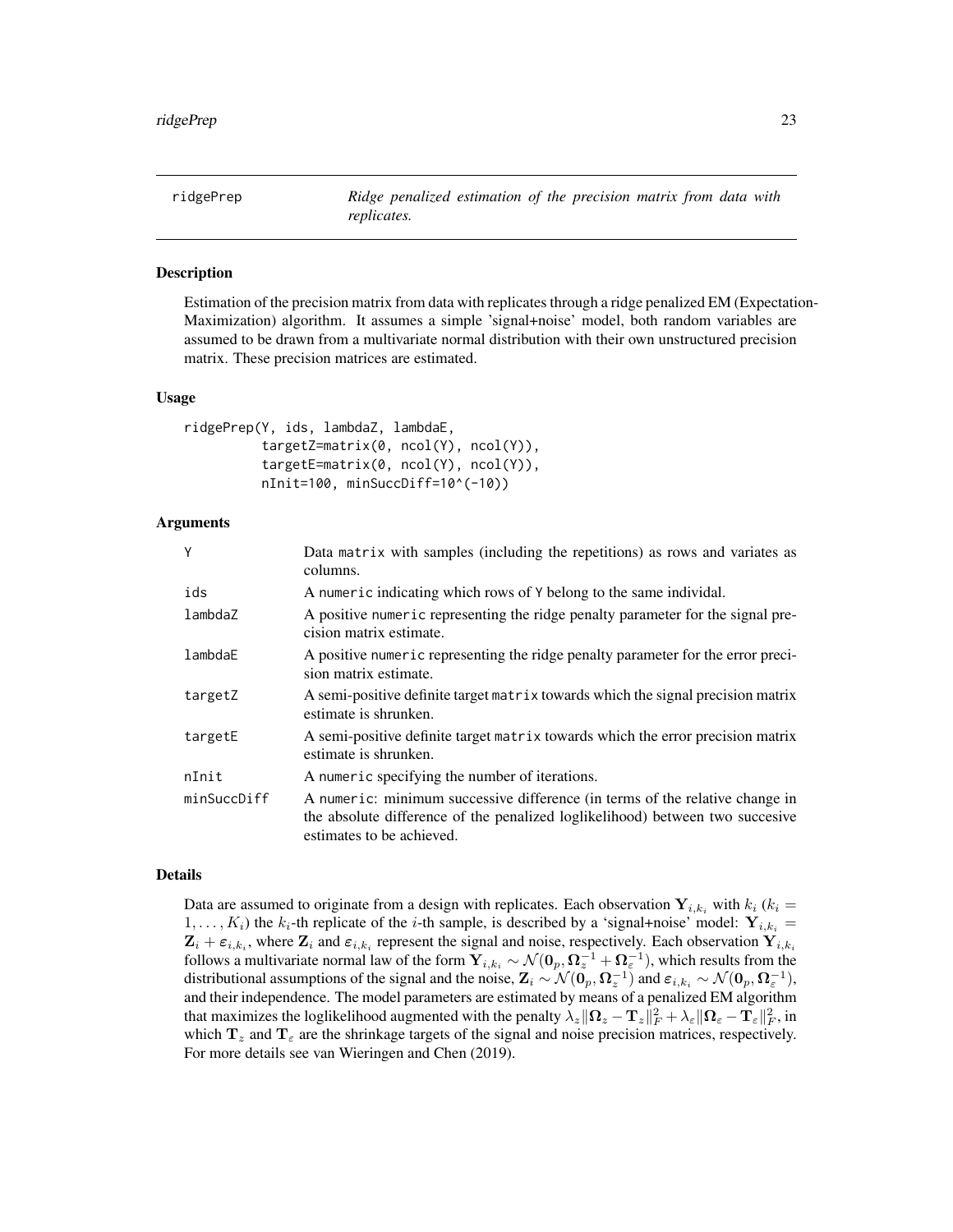# Value

The function returns the regularized inverse covariance list-object with slots:

| Pz    | The estimated signal precision matrix.              |
|-------|-----------------------------------------------------|
| Pz    | The estimated error precision matrix.               |
| penLL | The penalized loglikelihood of the estimated model. |

# Author(s)

W.N. van Wieringen.

# References

van Wieringen, W.N., Chen, Y. (2019), "Penalized estimation of the Gaussian graphical model from data with replicates", *submitted*.

# See Also

optPenaltyPrep.kCVauto

```
# set parameters
p <- 10
Se <- diag(runif(p))
Sz \leftarrow matrix(3, p, p)
diag(Sz) <- 4
# draw data
n < - 100ids <- numeric()
Y <- numeric()
for (i in 1:n){
    Ki \leq sample(2:5, 1)
    Zi <- mvtnorm::rmvnorm(1, sigma=Sz)
     for (k in 1:Ki){
         Y <- rbind(Y, Zi + mvtnorm::rmvnorm(1, sigma=Se))
         ids \leftarrow c(ids, i)
     }
}
# estimate
Ps <- ridgePrep(Y, ids, 1, 1)
```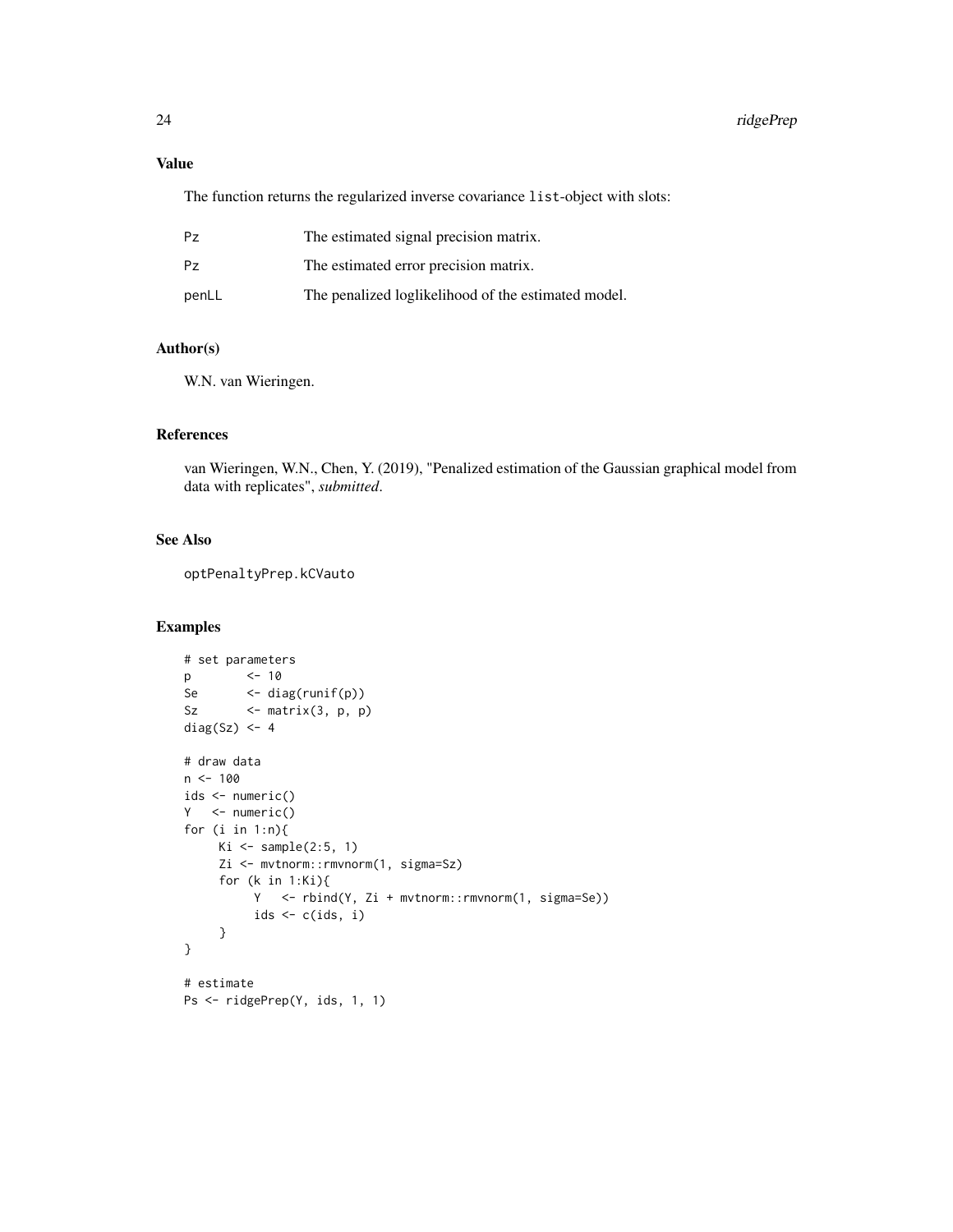<span id="page-24-1"></span><span id="page-24-0"></span>ridgePrepEdiag *Ridge penalized estimation of the precision matrix from data with replicates.*

#### Description

Estimation of precision matrices from data with replicates through a ridge penalized EM (Expectation-Maximization) algorithm. It assumes a simple 'signal+noise' model, both random variables are assumed to be drawn from a multivariate normal distribution with their own precision matrix. The signal precision matrix is unstructured, while the former is diagonal. These precision matrices are estimated.

#### Usage

```
ridgePrepEdiag(Y, ids, lambdaZ,
               targetZ=matrix(0, ncol(Y), ncol(Y)),
               nInit=100, minSuccDiff=10^(-10))
```
#### Arguments

| Y           | Data matrix with samples (including the repetitions) as rows and variates as<br>columns.                                                                                                   |
|-------------|--------------------------------------------------------------------------------------------------------------------------------------------------------------------------------------------|
| ids         | A numeric indicating which rows of Y belong to the same individal.                                                                                                                         |
| lambdaZ     | A positive numeric representing the ridge penalty parameter for the signal pre-<br>cision matrix estimate.                                                                                 |
| targetZ     | A semi-positive definite target matrix towards which the signal precision matrix<br>estimate is shrunken.                                                                                  |
| nInit       | A numeric specifying the number of iterations.                                                                                                                                             |
| minSuccDiff | A numeric: minimum successive difference (in terms of the relative change in<br>the absolute difference of the penalized loglikelihood) between two succesive<br>estimates to be achieved. |

#### Details

Data are assumed to originate from a design with replicates. Each observation  $Y_{i,k_i}$  with  $k_i$  ( $k_i$  =  $1, \ldots, K_i$ ) the  $k_i$ -th replicate of the *i*-th sample, is described by a 'signal+noise' model:  $Y_{i,k_i}$  =  $\mathbf{Z}_i + \varepsilon_{i,k_i}$ , where  $\mathbf{Z}_i$  and  $\varepsilon_{i,k_i}$  represent the signal and noise, respectively. Each observation  $\mathbf{Y}_{i,k_i}$ follows a multivariate normal law of the form  $\mathbf{Y}_{i,k_i}\sim\mathcal{N}(\mathbf{0}_p,\mathbf{\Omega}_z^{-1}+\mathbf{\Omega}_\varepsilon^{-1}),$  which results from the distributional assumptions of the signal and the noise,  $\mathbf{Z}_i \sim \mathcal{N}(\mathbf{0}_p, \mathbf{\Omega}_z^{-1})$  and  $\varepsilon_{i,k_i} \sim \mathcal{N}(\mathbf{0}_p, \mathbf{\Omega}_\varepsilon^{-1})$ with  $\Omega_{\varepsilon}$  diagonal, and their independence. The model parameters are estimated by means of a penalized EM algorithm that maximizes the loglikelihood augmented with the penalty  $\lambda_z \|\mathbf{\Omega}_z \mathbf{T}_z\Vert_F^2$ , in which  $\mathbf{T}_z$  is the shrinkage target of the signal precision matrix. For more details see van Wieringen and Chen (2019).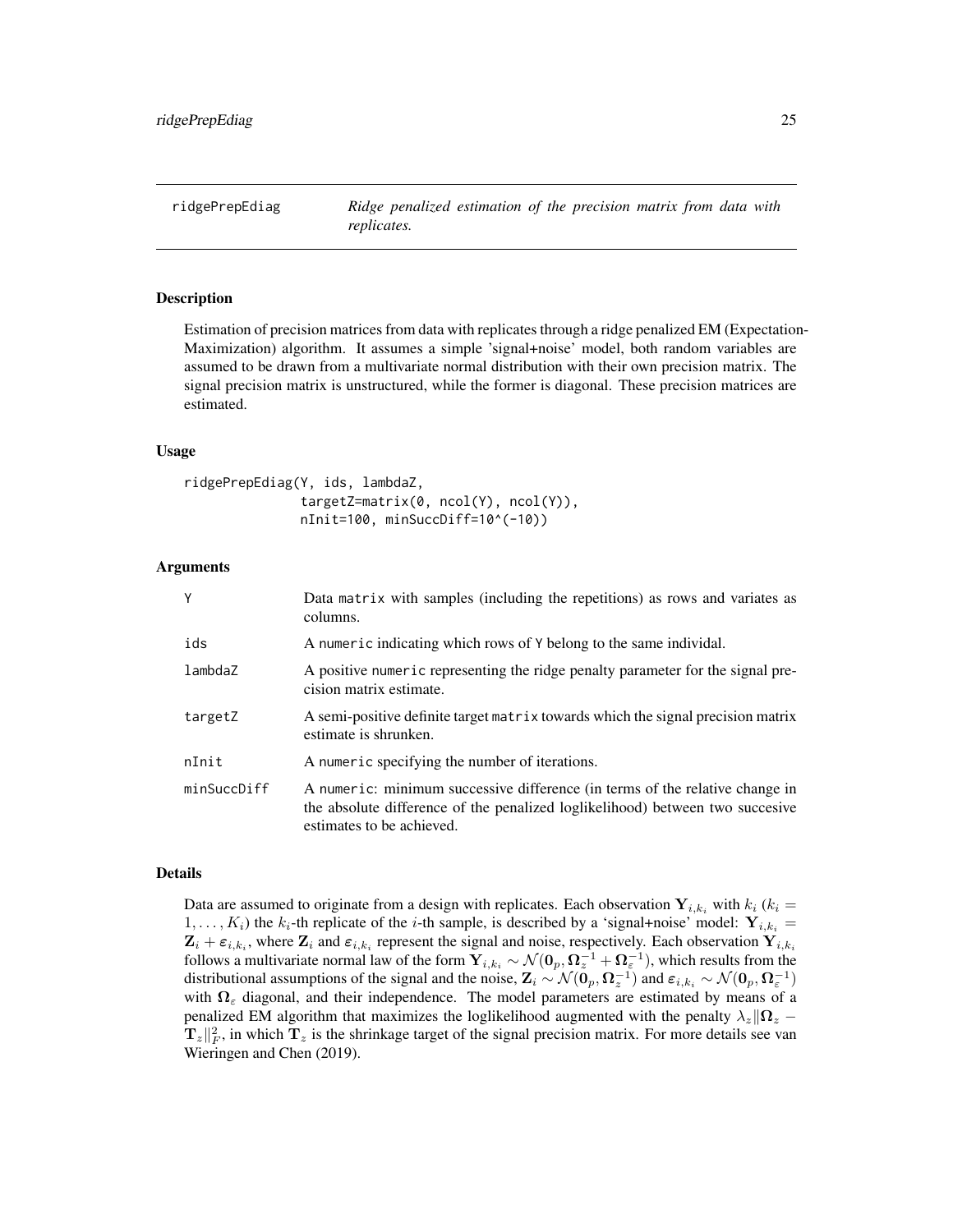# Value

The function returns the regularized inverse covariance list-object with slots:

| Рz    | The estimated signal precision matrix.              |
|-------|-----------------------------------------------------|
| Рe    | The estimated error precision matrix.               |
| penLL | The penalized loglikelihood of the estimated model. |

# Author(s)

W.N. van Wieringen.

# References

van Wieringen, W.N., Chen, Y. (2019), "Penalized estimation of the Gaussian graphical model from data with replicates", *submitted*.

# See Also

optPenaltyPrepEdiag.kCVauto

```
# set parameters
p <- 10
Se <- diag(runif(p))
Sz \leftarrow matrix(3, p, p)
diag(Sz) <- 4
# draw data
n < - 100ids <- numeric()
Y <- numeric()
for (i in 1:n){
    Ki \leq sample(2:5, 1)
    Zi <- mvtnorm::rmvnorm(1, sigma=Sz)
    for (k in 1:Ki){
         Y <- rbind(Y, Zi + mvtnorm::rmvnorm(1, sigma=Se))
         ids <- c(ids, i)
     }
}
# estimate
Ps <- ridgePrepEdiag(Y, ids, 1)
```